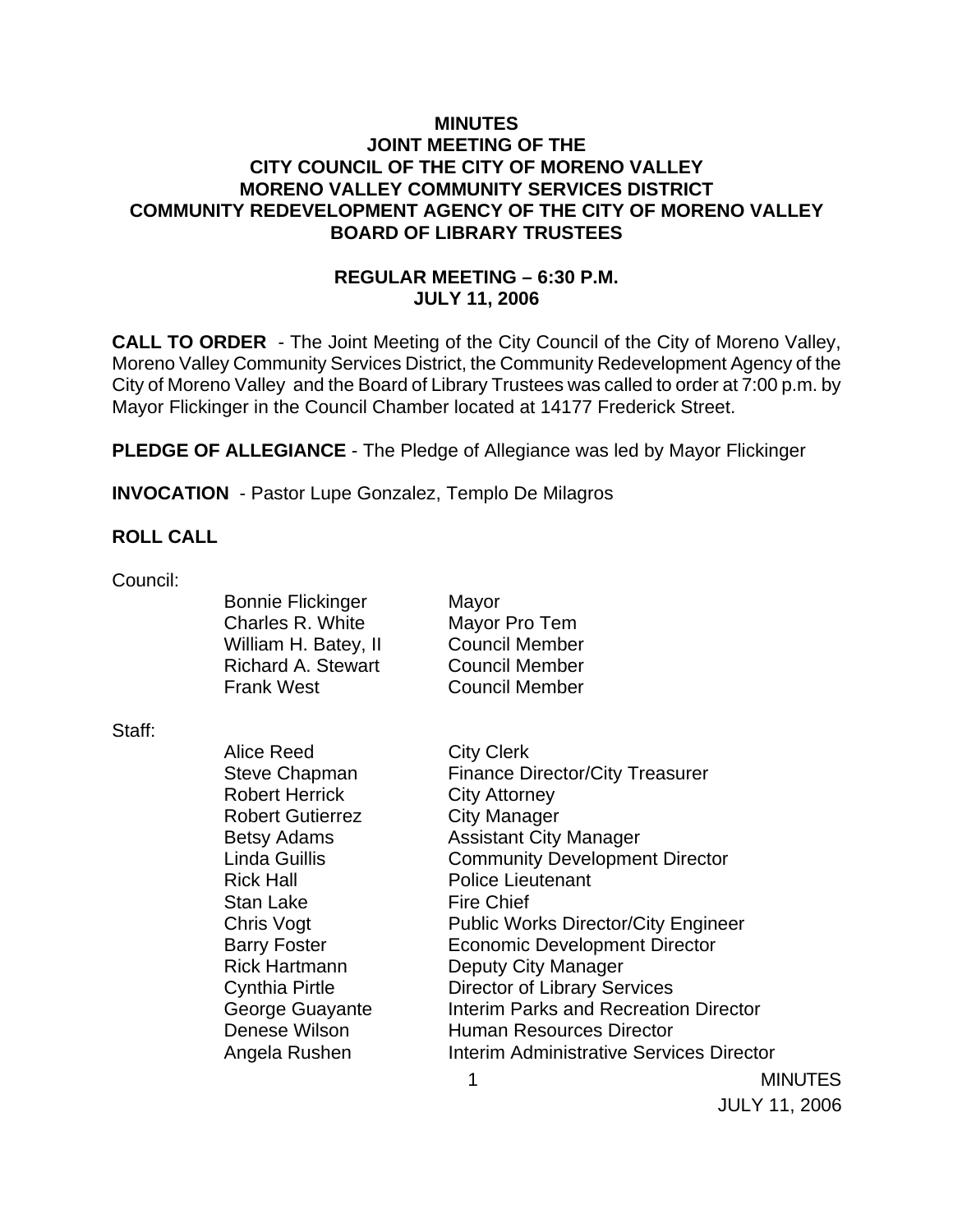### **JOINT CONSENT CALENDARS (SECTIONS A-D) OF THE CITY COUNCIL OF THE CITY OF MORENO VALLEY, MORENO VALLEY COMMUNITY SERVICES DISTRICT, COMMUNITY REDEVELOPMENT AGENCY OF THE CITY OF MORENO VALLEY AND THE BOARD OF LIBRARY TRUSTEES**

Mayor Flickinger opened the agenda items for the Consent Calendars for public comments, there being none, public comments were closed.

### **A. CONSENT CALENDAR** - **CITY COUNCIL**

- A1. ORDINANCES FIRST READING BY TITLE ONLY Waived reading of all Ordinance Introductions and read by title only.
- A2. APPROVAL OF THE AGREEMENT TO FORM THE LAKE ELSINORE AND CANYON LAKE TOTAL MAXIMUM DAILY LOAD (TMDL) TASK FORCE (Report of: Public Works Department) Recommendation:
	- 1. Approve the Agreement to form the Lake Elsinore and Canyon Lake TMDL Task Force as approved to form by the City Attorney;
	- 2. Appoint the Public Works Director/City Engineer as the primary representative and appoint the Storm Water Program Coordinator as the alternate representative to the TMDL Task Force;
	- 3. Authorize the Mayor to execute the Agreement; and
	- 4. Direct the City Clerk to attest to the Mayor's signature and transmit the executed Agreement to the Santa Ana Watershed Project Authority.
- A3. PROFESSIONAL CONSULTANT SERVICES AGREEMENT FOR FISCAL YEAR 2006/2007 ANNUAL PAVEMENT REHABILITATION PROGRAM, PROJECT NO. 05-12556330 (Report of: Public Works Department) Recommendation:
	- 1. Award the Agreement for Professional Consultant Services to Harris & Associates, 34 Executive Park, Suite 150, Irvine, California 92614-4705 to provide design services for the Fiscal Year 2006/2007 Annual Pavement Rehabilitation Program;
	- 2. Authorize the Mayor to execute the Agreement for Professional Consultant Services with Harris & Associates;
	- 3. Authorize the issuance of a Purchase Order to Harris & Associates, in the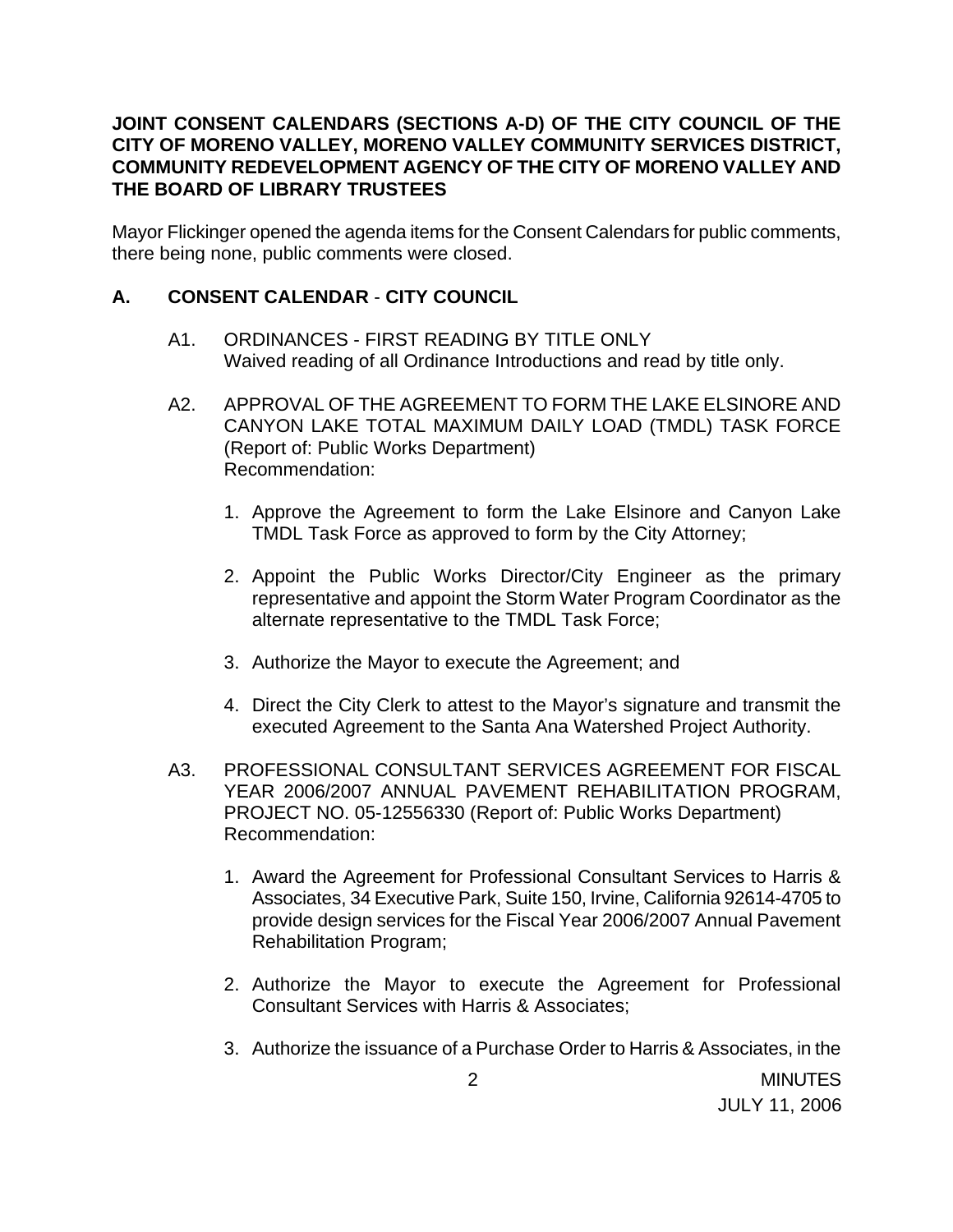amount of \$181,200 (\$164,730 for the proposal amount plus \$16,470 for the 10% contingency) when the agreement has been signed by all parties (Account No. 125.56330); and

- 4. Authorize the City Manager to execute any subsequent related minor amendments to the Agreement for Professional Consultant Services with Harris & Associates, up to but not exceeding the Purchase Order contingency authorization in the amount of \$16,470, subject to approval of City Attorney.
- A4. PARCEL MAP 32326, PHASE II COMMERCIAL ACCEPT AGREEMENT AND IRREVOCABLE LETTERS OF CREDIT FOR PUBLIC IMPROVEMENTS, NORTHEAST CORNER OF GRAHAM STREET AND CACTUS AVENUE, DEVELOPER – RIDGE MORENO VALLEY, LLC, LONG BEACH, CA (Report of: Public Works Department) Recommendation:
	- 1. Approve Parcel Map 32326, Phase II, authorize the City Clerk to sign the map and transmit said map to the County Recorder's Office for recordation;
	- 2. Accept the Agreement and Irrevocable Letters of Credit for Public Improvements for Parcel Map 32326, Phase II;
	- 3. Authorize the Mayor to execute the agreement;
	- 4. Direct the City Clerk to forward the signed agreement to the County Recorder's office for recordation; and
	- 5. Authorize the City Engineer to execute any amendments to the agreement if the required public improvements are not completed within said timeframe.
- A5. AMENDMENT NO. 1 TO THE JOINT EXERCISE OF POWERS AGREEMENT CREATING THE WESTERN RIVERSIDE REGIONAL CONSERVATION AUTHORITY (Report of: Community Development Department) Recommendation:
	- A. Approve the Amendment to the Joint Powers Agreement pertaining to the Regional Conservation Authority;
	- B. Authorize the Mayor and City Clerk to execute the document concerning the Regional Conservation Authority; and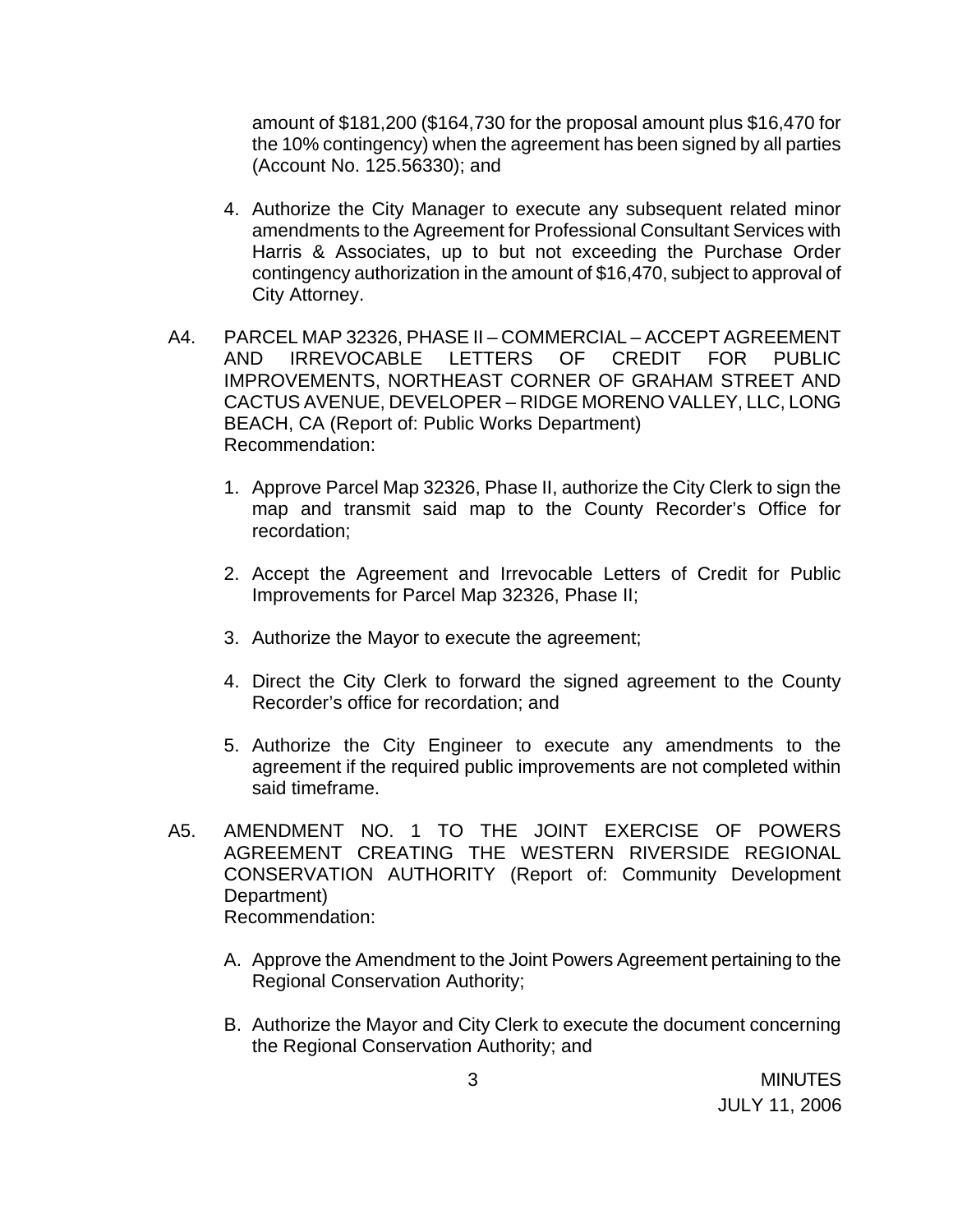- C. Direct the City Clerk to forward said amendments to the Regional Conservation Authority.
- A6. PA04-0004 APARTMENT COMPLEX ACCEPT AGREEMENT AND BONDS FOR PUBLIC IMPROVEMENTS, SOUTHWEST CORNER OF BAY AVENUE AND PAN AM BOULEVARD, SUBDIVIDER – MOVAL BAY APARTMENTS, L.P., IRVINE, CA (Report of: Public Works Department) Recommendation:
	- 1. Accept the Agreement and Bonds for Public Improvements;
	- 2. Authorize the Mayor to execute the Agreement;
	- 3. Direct the City Clerk to forward the signed Agreement to the County Recorder's Office for recordation; and
	- 4. Authorize the City Engineer to execute any future time extension amendments to the agreement, subject to City Attorney approval, if the required public improvements are not completed within said timeframe.
- A7. PARCEL MAP 32961 COMMERCIAL ACCEPT AGREEMENT AND BONDS FOR PUBLIC IMPROVEMENTS, NORTHWEST CORNER OF PERRIS BOULEVARD AND GROVE VIEW ROAD, SUBDIVIDER – INDUSTRIAL DEVELOPMENTS INTERNATIONAL, INC., IRVINE, CA (Report of: Public Works Department) Recommendation:
	- 1. Approve Parcel Map 32961, authorize the City Clerk to sign the map and transmit said map to the County Recorder's Office for recordation;
	- 2. Accept the Agreement and Bonds for Public Improvements;
	- 3. Authorize the Mayor to execute the Agreement;
	- 4. Direct the City Clerk to forward the signed Agreement to the County Recorder's Office for recordation; and
	- 5. Authorize the City Engineer to execute any future time extension amendments to the agreement, subject to City Attorney approval, if the required public improvements are not completed within said timeframe.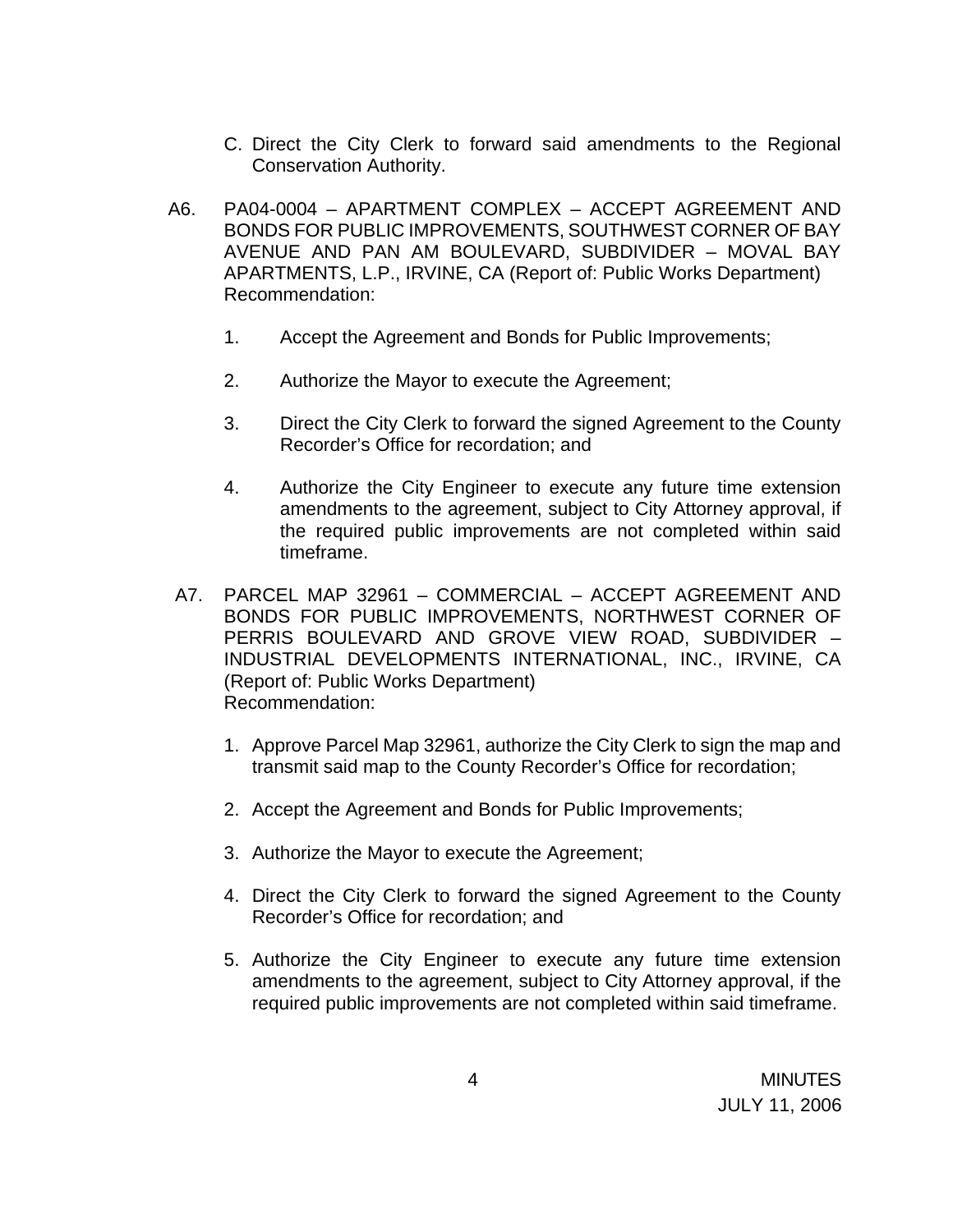- A8. TRACT 31149 SINGLE FAMILY RESIDENTIAL AMENDMENT TO AGREEMENT FOR PUBLIC IMPROVEMENTS (TIME EXTENSION), WEST SIDE OF KITCHING STREET AND NORTH OF FRAN LOU DRIVE, SUBDIVIDER – JWS ASSOCIATES, LLC, HUNTINGTON BEACH, CA (Report of: Public Works Department) Recommendation:
	- 1. Authorize the Mayor to execute the Amendment to Agreement for Public Improvements for Tract 31149;
	- 2. Instruct the City Clerk to forward the completed Amendment to Agreement for Public Improvements to the County Recorder's Office for recordation; and
	- 3. Authorize the City Engineer to execute any future time extension amendments to the agreement, subject to City Attorney approval, if the required public improvements are not completed within said timeframe.
- A9. TRACT 27251 SINGLE FAMILY RESIDENTIAL ACCEPT SUBSTITUTION AGREEMENT AND BONDS FOR PUBLIC IMPROVEMENTS, SOUTHEAST CORNER OF MORRISON STREET AND FIR AVENUE, SUBDIVIDER – RICHMOND AMERICAN HOMES OF CALIFORNIA, INC., CORONA, CA (Report of: Public Works Department) Recommendation:
	- 1. Accept the substitution of Agreement for Public Improvements and bonds for Tract 27251;
	- 2. Authorize the Mayor to execute the agreement;
	- 3. Direct the City Clerk to forward the signed agreement to the County Recorder's Office for recordation;
	- 4. Authorize the City Engineer to exonerate the Faithful Performance Bond and Material and Labor Bond previously submitted by Richland Meadowland. Ltd., upon acceptance of the substitution agreement and bonds; and
	- 5. Authorize the City Engineer to execute any future time extension amendments to the agreement, subject to City Attorney approval, if the required public improvements are not completed within said timeframe.

|                      |  | A10. TRACT 27251-1 - SINGLE FAMILY RESIDENTIAL - ACCEPT |  |  |
|----------------------|--|---------------------------------------------------------|--|--|
|                      |  | SUBSTITUTION AGREEMENT AND BONDS FOR PUBLIC             |  |  |
| MINUTES              |  | _Б                                                      |  |  |
| <b>JULY 11, 2006</b> |  |                                                         |  |  |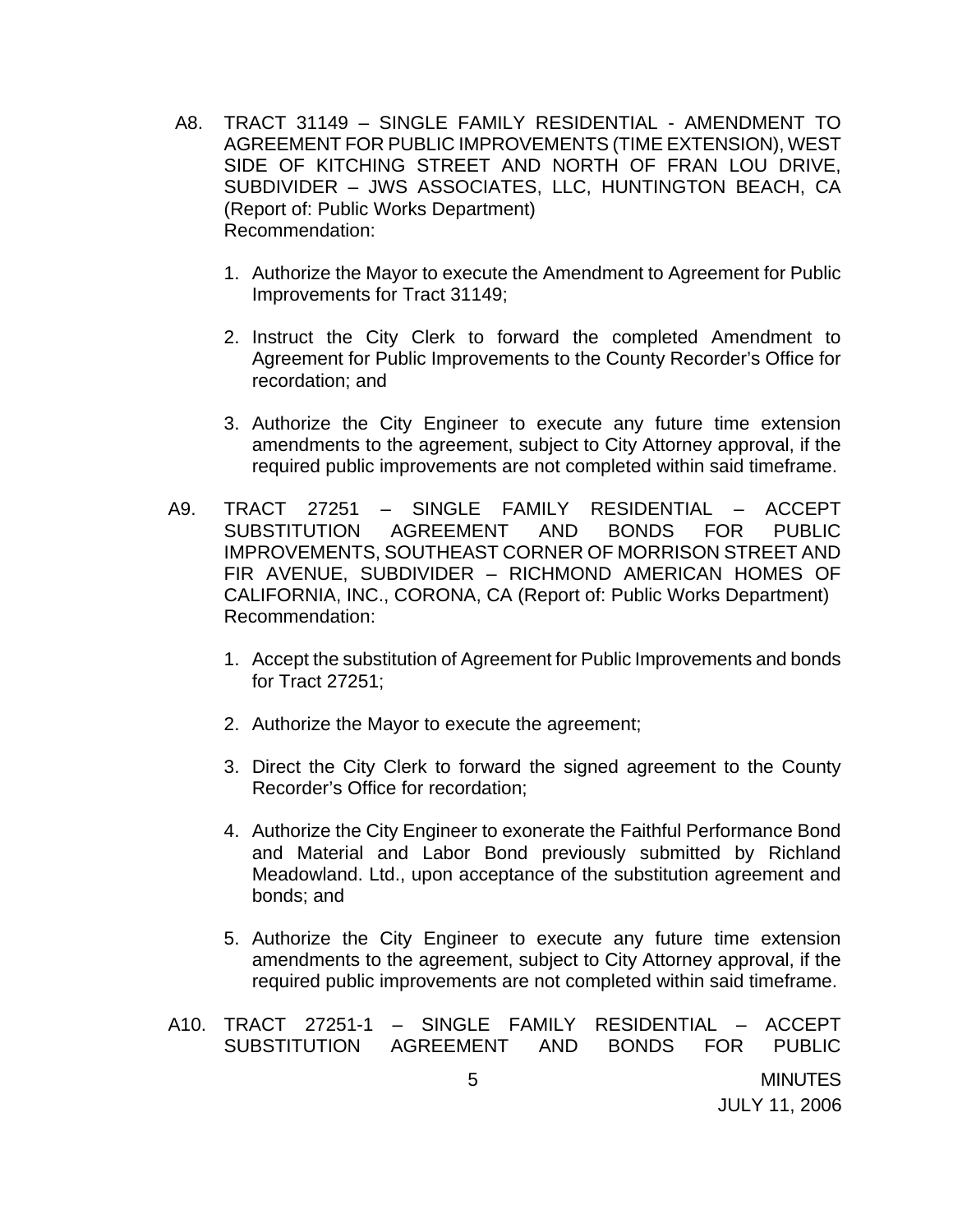IMPROVEMENTS, NORTHEAST CORNER OF MORRISON STREET AND EUCALYPTUS AVENUE, SUBDIVIDER – RICHMOND AMERICAN HOMES OF CALIFORNIA, INC., CORONA, CA (Report of: Public Works Department) Recommendation:

- 1. Accept the substitution of Agreement for Public Improvements and bonds for Tract 27251-1;
- 2. Authorize the Mayor to execute the agreement;
- 3. Direct the City Clerk to forward the signed agreement to the County Recorder's Office for recordation;
- 4. Authorize the City Engineer to exonerate the Faithful Performance Bond and Material and Labor Bond previously submitted by Richland Meadowland, Ltd., upon acceptance of the substitution agreement and bonds; and
- 5. Authorize the City Engineer to execute any future time extension amendments to the agreement, subject to City Attorney approval, if the required public improvements are not completed within said timeframe.
- A11. PARCEL MAP 32631 COMMERCIAL ACCEPT AGREEMENT AND IRREVOCABLE LETTERS OF CREDIT FOR PUBLIC IMPROVEMENTS, DAY STREET, GATEWAY DRIVE, MEMORIAL WAY, AND TOWN CIRCLE DRIVE, SUBDIVIDER – GATEWAY COMPANY, L.C., NEWPORT BEACH, CA (Report of: Public Works Department) Recommendation:
	- 1. Approve Parcel Map 32631, authorize the City Clerk to sign the map and transmit said map to the County Recorder's Office for recordation;
	- 2. Accept the Agreement and Irrevocable Letters of Credit for Public Improvements;
	- 3. Authorize the Mayor to execute the Agreement;
	- 4. Direct the City Clerk to forward the signed Agreement to the County Recorder's Office for recordation; and
	- 5. Authorize the City Engineer to execute any future time extension amendments to the agreement, subject to City Attorney approval, if the required public improvements are not completed within said timeframe.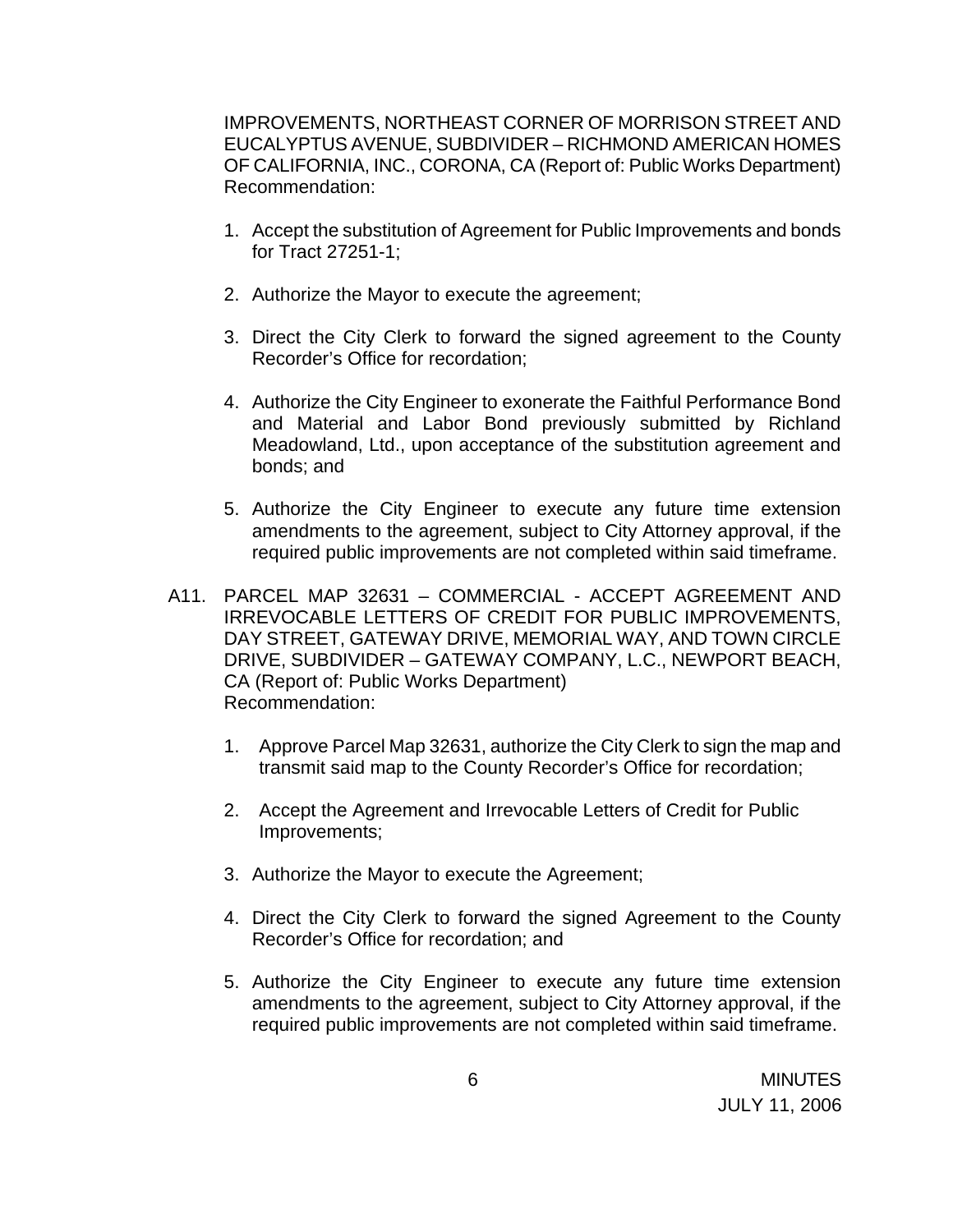- A12. REQUEST FOR ADOPTION OF PLANS AND SPECIFICATIONS, AND AUTHORIZATION TO ADVERTISE FOR CONSTRUCTION BIDS FOR PROJECT ON STEVENS AVENUE, CAMPBELL AVENUE, PRINCESS LANE, AND ATWOOD AVENUE, AS PART OF THE STREET IMPROVEMENT PROGRAM (SIP), PROJECT NO. 02-12185520 (Report of: Public Works Department) Recommendation:
	- 1. Adopt the plans and specifications, subject to approval by the City Engineer; and
	- 2. Authorize the City Clerk to advertise the project for construction bids, upon approval of the plans and specifications by the City Engineer.
- A13. REQUEST ADOPTION OF PLANS AND SPECIFICATIONS AND AUTHORIZATION TO AWARD THE CONSTRUCTION CONTRACT FOR THE IRONWOOD AVENUE SIDEWALK IMPROVEMENTS FROM BAYLESS STREET TO WEBB STREET, PROJECT NO. 122.7220 (Report of: Public Works Department) Recommendation:
	- 1. Adopt the plans and specifications for the Ironwood Avenue Sidewalk Improvements on file in the office of the City Engineer;
	- 2. Award the construction contract, and authorize the Mayor to execute a contract for the Ironwood Avenue Sidewalk Improvements with Elite Bobcat Service, Inc., 1320 E. Sixth Street, Suite 100, Corona, California, the lowest responsible bidder;
	- 3. Authorize the issuance of a Purchase Order for Elite Bobcat Service, Inc., in the amount of \$120,936.00 (\$109,942.00 for the proposal amount plus \$10,994.00 for the 10% contingency) when the contract has been signed by all parties (Account No. 122.72220); and
	- 4. Authorize the City Manager to execute any subsequent related minor change orders to the contract with Elite Bobcat Service, Inc., up to but not exceeding the 10% contingency amount of \$10,994.00, subject to approval of the City Attorney.
- A14. REQUEST RE-ADOPTION OF PLANS AND UPDATED SPECIFICATIONS AND AUTHORIZATION TO RE-ADVERTISE FOR CONSTRUCTION BIDS FOR THE BOEING STREET AND MCDONNEL STREET SIDEWALK IMPROVEMENTS FROM ADRIENNE AVENUE TO BAY AVENUE, PROJECT NO. 05-14768524 (Report of: Public Works Department)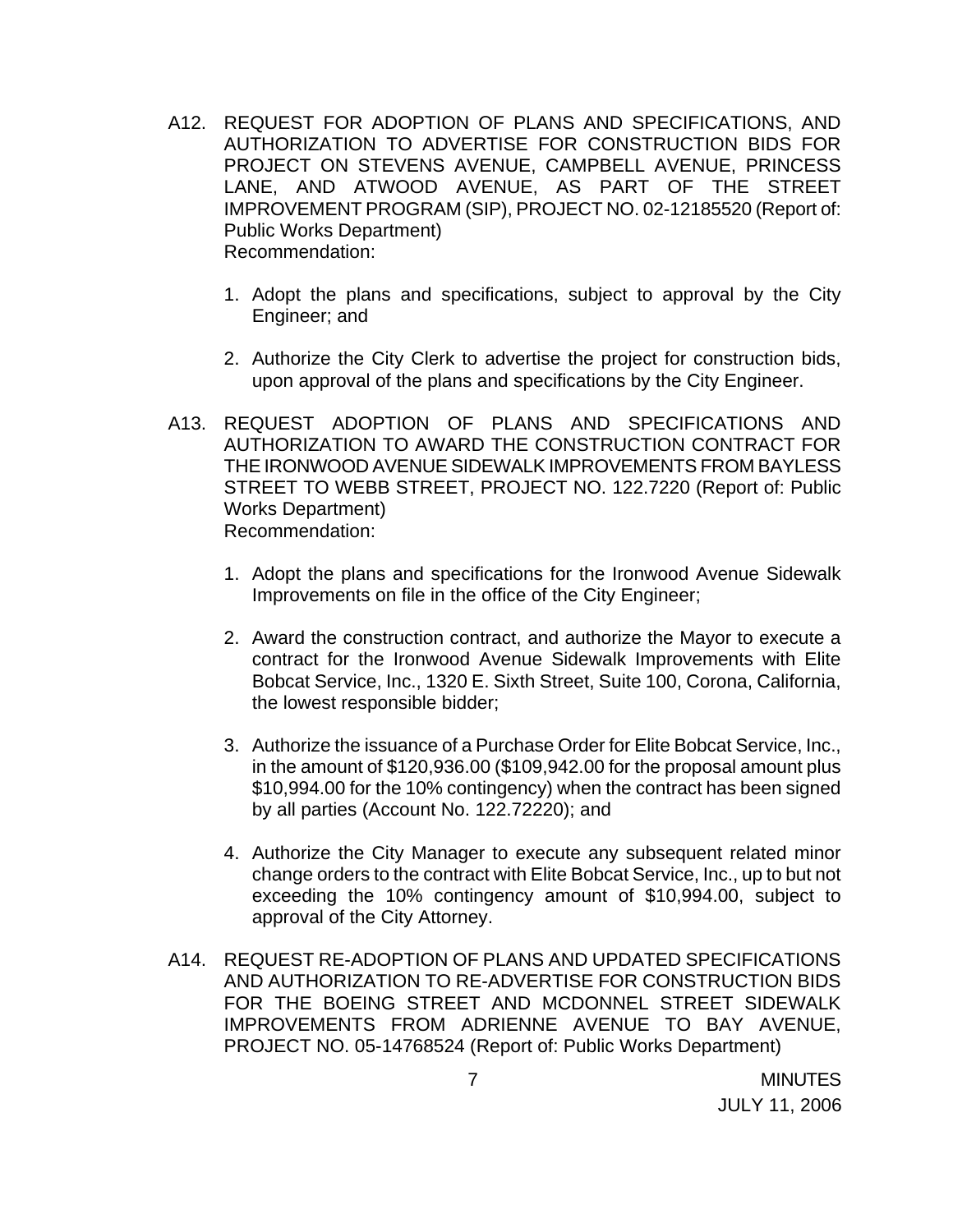Recommendation:

- 1. Re-Adopt the plans and updated specifications, that are on file in the office of the City Engineer; and
- 2. Authorize the City Clerk to re-advertise the project for construction bids.
- A15. AUTHORIZATION TO AWARD AGREEMENT FOR PROFESSIONAL CONSULTANT DESIGN SERVICES FOR GRAHAM STREET IMPROVEMENTS FROM HEMLOCK AVENUE TO IRONWOOD AVENUE, PROJECT NO. 06-28068425 (Report of: Public Works Department) Recommendation:
	- 1. Approve the Agreement for Professional Consultant Design Services with DMC Design Group, Inc., 170 N. Maple Street, Suite 101, Corona, CA 92880 to provide design services for street improvements;
	- 2. Authorize the Mayor to execute said Agreement for Professional Consultant Design Services with DMC Design Group;
	- 3. Authorize the issuance of a Purchase Order to DMC Design Group, in the amount of \$151,723.00 (\$137,930 for the agreement plus \$13,793 for the 10% contingency) from Account No. 280.68425, when the agreement has been signed by all parties; and
	- 4. Authorize the City Manager to execute any subsequent related minor amendments to the Agreement for Professional Consultant Services with DMC Design Group, Inc., up to but not exceeding the Purchase Order contingency authorization in the amount of \$13,793, subject to approval of City Attorney.
- A16. FIRST AMENDMENT TO AGREEMENT FOR PROFESSIONAL CONSULTANT SERVICES FOR AQUEDUCT BIKEWAY IMPROVEMENTS FROM INDIAN STREET TO FAY AVENUE, PROJECT NO. 05-12567524 (Report of: Public Works Department) Recommendation:
	- 1. Adopt a Negative Declaration for the Aqueduct Bikeway Improvements from Indian Street to Fay Avenue, in that the project will not have the potential for a significant impact on the environment;
	- 2. Award the First Amendment to Agreement for Professional Consultant Services to Omnis, 5195 Walnut Avenue, No. 14, Chino, California 91710,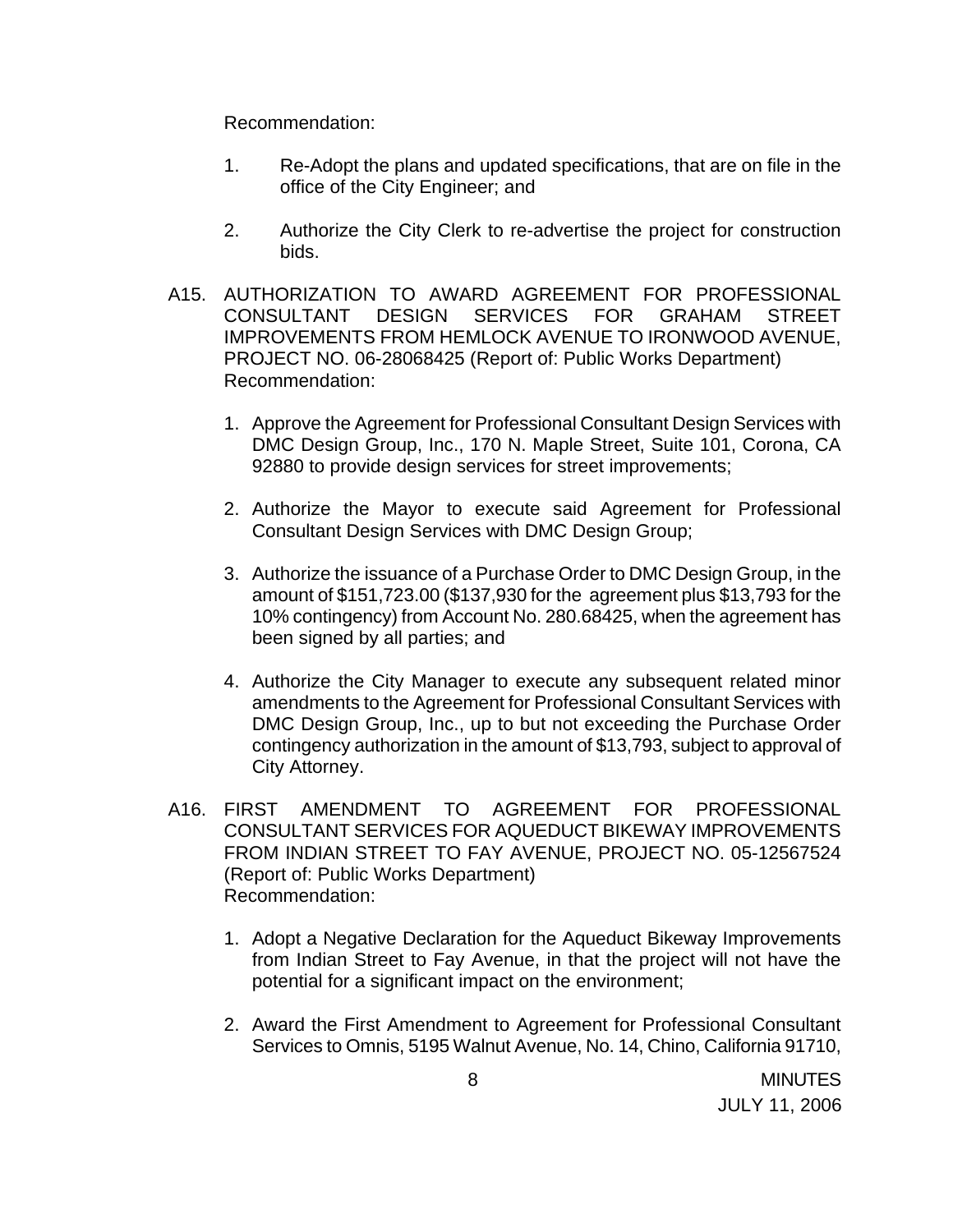to provide design services and construction assistance for the Aqueduct Bikeway Improvements from Indian Street to Fay Avenue;

- 3. Authorize the Mayor to execute the First Amendment to Agreement for Professional Services with Omnis;
- 4. Authorize an increase in the Purchase Order to Omnis, in the amount of \$105,408 (\$95,825 for the proposal amount plus \$9,583 for the 10% contingency) when the First Amendment to Agreement has been signed by all parties (Account No. 125.67524); and
- 5. Authorize the City Manager to execute any subsequent related minor amendments to the Agreement for Professional Consultant Services with Omnis, up to but not exceeding the Purchase Order contingency authorized in the amount of \$9,583, subject to approval of City Attorney.
- A17. MOVAL BAY APARTMENTS, LP (BAY FAMILY APARTMENTS), AFFORDABLE HOUSING AGREEMENT (Report of: Economic Development Department) Recommendation: Adopt Resolution No. 2006-79 approving the Affordable Housing Agreement between the Redevelopment Agency (Agency) and MoVal Bay Apartments, LP, which will provide \$755,000 in gap financing assistance using the Agency's affordable housing funds.

Resolution No. 2006-79

 A Resolution of the City Council of the City of Moreno Valley Consenting to the Approval by the Community Redevelopment Agency of the City of Moreno Valley of an Affordable Housing Agreement by and between the Agency and MoVal Bay Apartments, L.P. a California Limited Partnership and Making Certain Findings in Connection Therewith

- A18. TRACT MAPS 23389 AND 23389-1 REDUCE FAITHFUL PERFORMANCE BOND AND ADOPT RESOLUTION NO. 2006-80, A RESOLUTION OF THE CITY COUNCIL OF THE CITY OF MORENO VALLEY AUTHORIZING ACCEPTANCE OF THE PUBLIC IMPROVEMENTS AS COMPLETE AND ACCEPTING CACTUS AVENUE, AND MORENO BEACH DRIVE INTO THE CITY'S MAINTAINED STREET SYSTEM, SUBDIVIDER – KB HOME, POMONA, CA (Report of: Public Works Department) Recommendation:
	- 1. Adopt Resolution No. 2006-80 authorizing the acceptance of the public improvements for Tract Maps 23389 and 23389-1 as complete and accepting Cactus Avenue and Moreno Beach Drive into the City's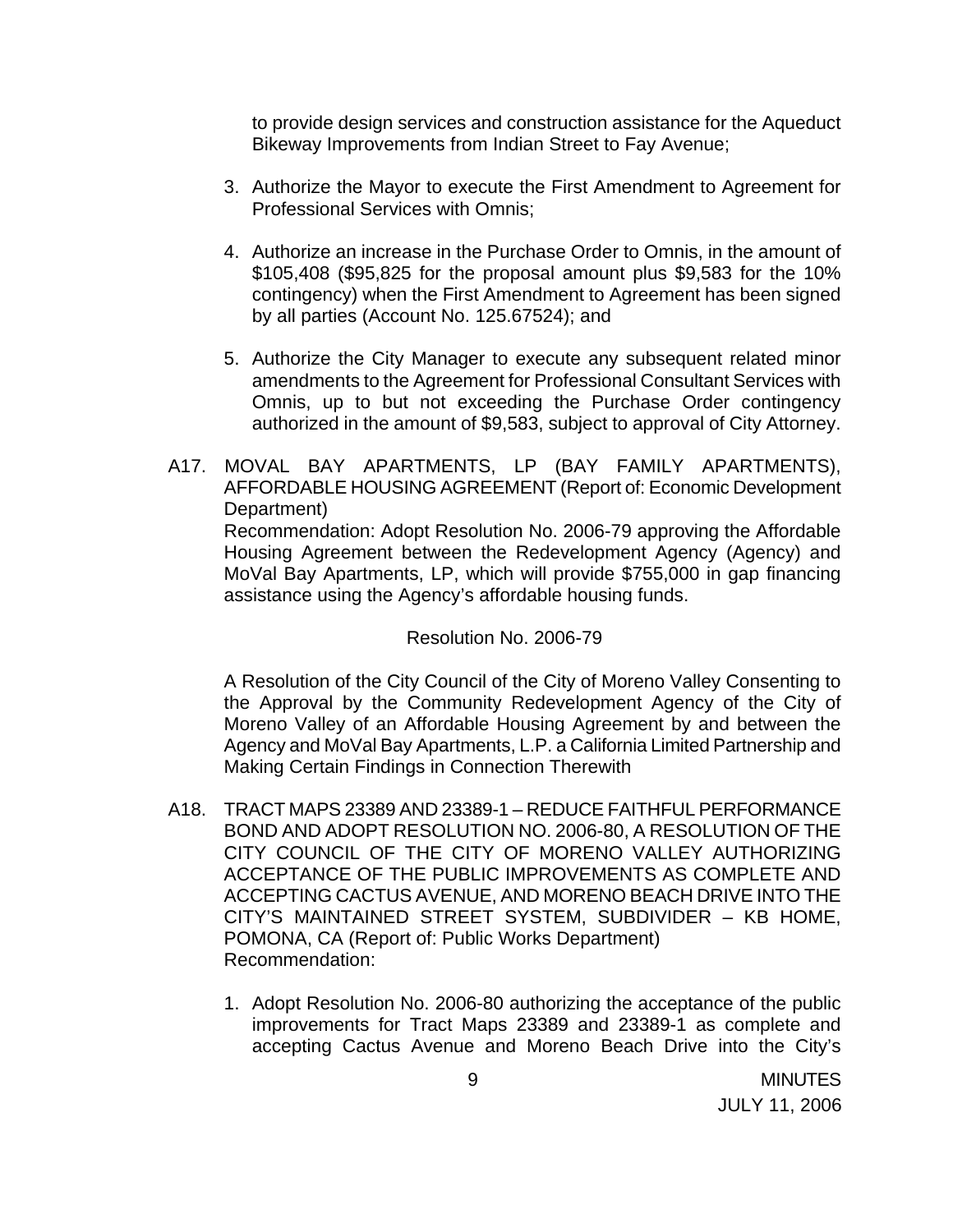maintained street system;

Resolution No. 2006-80

A Resolution of the City Council of the City of Moreno Valley, California, Authorizing the Acceptance of the Public Improvements as Complete Within Tracts 23389 and 23389-1, and Accepting Cactus Avenue and Moreno Beach Drive into the City's Maintained Street System

- 2. Authorize the City Engineer to execute the 90% reduction to the Faithful Performance Bond, exonerate the Material and Labor Bond in 90 days if there are no stop notices or liens on file with the City Clerk, and exonerate the final 10% of the Faithful Performance Bond in one year when all clearances are received.
- A19. RESOLUTION APPROVING AND AUTHORIZING EXECUTION OF PROGRAM SUPPLEMENT AGREEMENT NO. B57 TO THE ADMINISTERING AGENCY-STATE MASTER AGREEMENT FOR STATE FUNDED PROJECT NO. SR2SL-5441 (040), SAFE ROUTES TO SCHOOL PROGRAM (Report of: Public Works Department) Recommendation:
	- 1. Adopt Resolution No. 2006-81, approving the Program Supplement Agreement No. B57, to the Administering Master Agency-State Agreement for State Funded, Project No. SR2SL-5441 (040), Safe Routes to School; and

### Resolution No. 2006-81

A Resolution of the City Council of the City of Moreno Valley, California, Approving and Authorizing Execution of Program Supplement No. B57, to Administering Agency-State Master Agreement No. SR2SL-5441 (040) for State Funded Projects Between the State of California, Acting by and through the Department of Transportation, and the City of Moreno Valley, for Safe Routes to School (SR2S) Program

- 2. Authorizing the Mayor to execute Program Supplement Agreement No. B57, to the Administering Master Agency-State Agreement for State Funded, Project No. SR2SL-5441 (040), Safe Routes to School.
- A20. PA03-0087 REDUCE FAITHFUL PERFORMANCE BOND AND ADOPT RESOLUTION NO. 2006-82, A RESOLUTION OF THE CITY COUNCIL OF THE CITY OF MORENO VALLEY AUTHORIZING ACCEPTANCE OF THE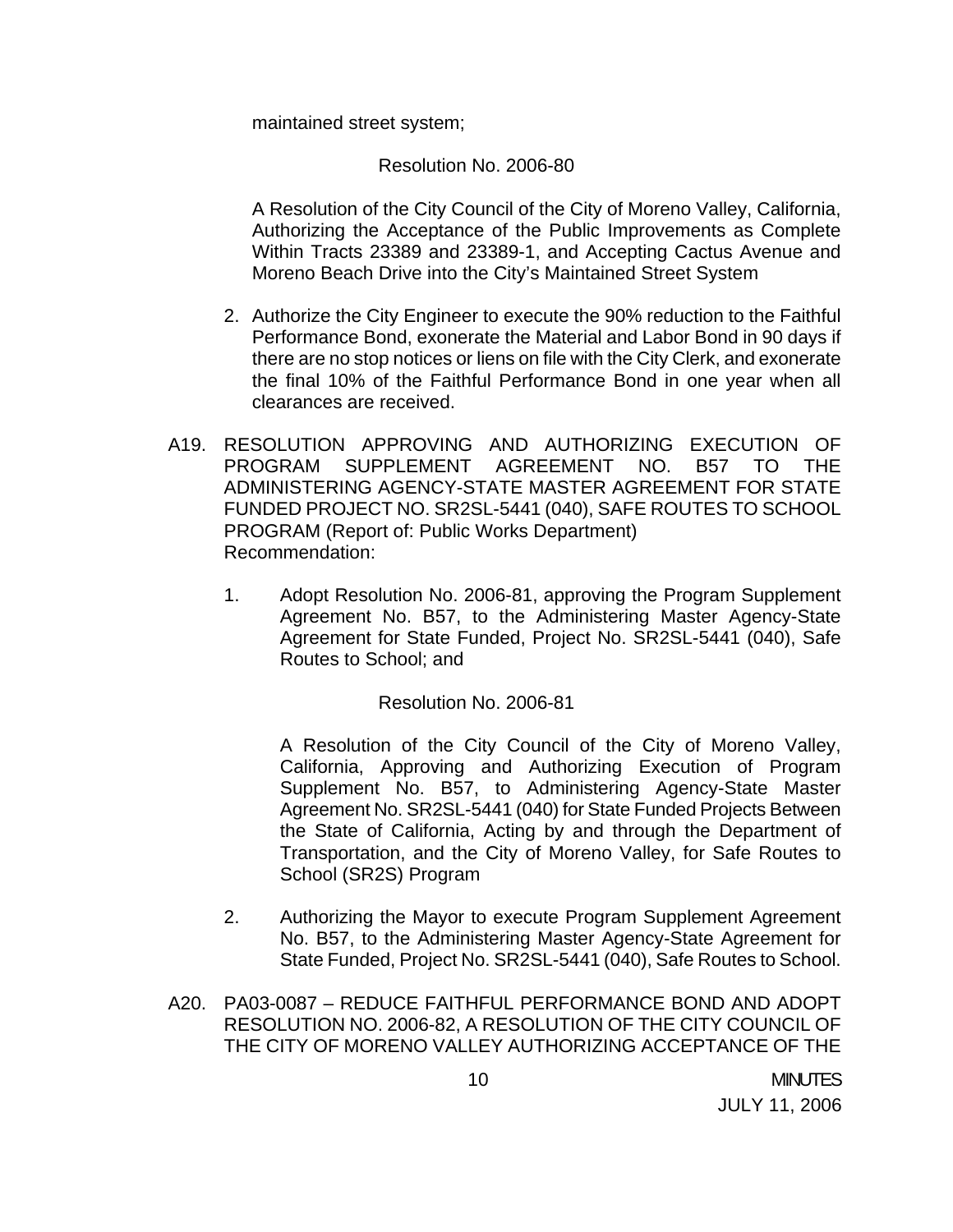PUBLIC IMPROVEMENTS AS COMPLETE AND ACCEPTING TOWNGATE BOULEVARD, HERITAGE WAY, AND MEMORIAL WAY INTO THE CITY'S MAINTAINED STREET SYSTEM (Report of: Public Works Department) Recommendation:

1. Adopt Resolution No. 2006-82 authorizing the acceptance of the public improvements for PA03-0087 as complete and accepting Towngate Boulevard, Heritage Way, and Memorial Way into the City's maintained street system; and

#### Resolution No. 2006-82

A Resolution of the City Council of the City of Moreno Valley, California, Authorizing the Acceptance of the Public Improvements as Complete within PA03-0087, and Accepting Towngate Boulevard, Heritage Way, and Memorial Way into the City's Maintained Street System

- 2. Authorize the City Engineer to execute the 90% reduction to the Faithful Performance Bond, exonerate the Material and Labor Bond in 90 days if there are no stop notices or liens on file with the City Clerk, and exonerate the final 10% of the Faithful Performance Bond in one year when all clearances are received.
- A21. ORDINANCE NO. 721 AN ORDINANCE OF THE CITY COUNCIL OF THE CITY OF MORENO VALLEY, CALIFORNIA, AMENDING SECTION 12.20.020 OF CHAPTER 12.20 OF THE CITY OF MORENO VALLEY MUNICIPAL CODE RELATING TO A PRIMA FACIE SPEED LIMIT FOR CERTAIN STREETS (RECEIVED FIRST READING AND INTRODUCTION ON JUNE 27, 2006 ON A 5-0 VOTE) (Report of: Public Works Department) Recommendation: Adopt Ordinance No. 721.

#### Ordinance No. 721

An Ordinance of the City Council of the City of Moreno Valley, California, Amending Section 12.20.020 of Chapter 12.20 of the City of Moreno Valley Municipal Code Relating to a Prima Facie Speed Limit for Certain Streets

A22. TRACT 31128 – SINGLE FAMILY RESIDENTIAL - AMENDMENT TO AGREEMENT FOR PUBLIC IMPROVEMENTS (TIME EXTENSION); SOUTHWEST CORNER OF CACTUS AVENUE AND OLIVER STREET; SUBDIVIDER: WESTERN PACIFIC HOUSING, IRVINE, CA (Report of: Public Works Department) Recommendation: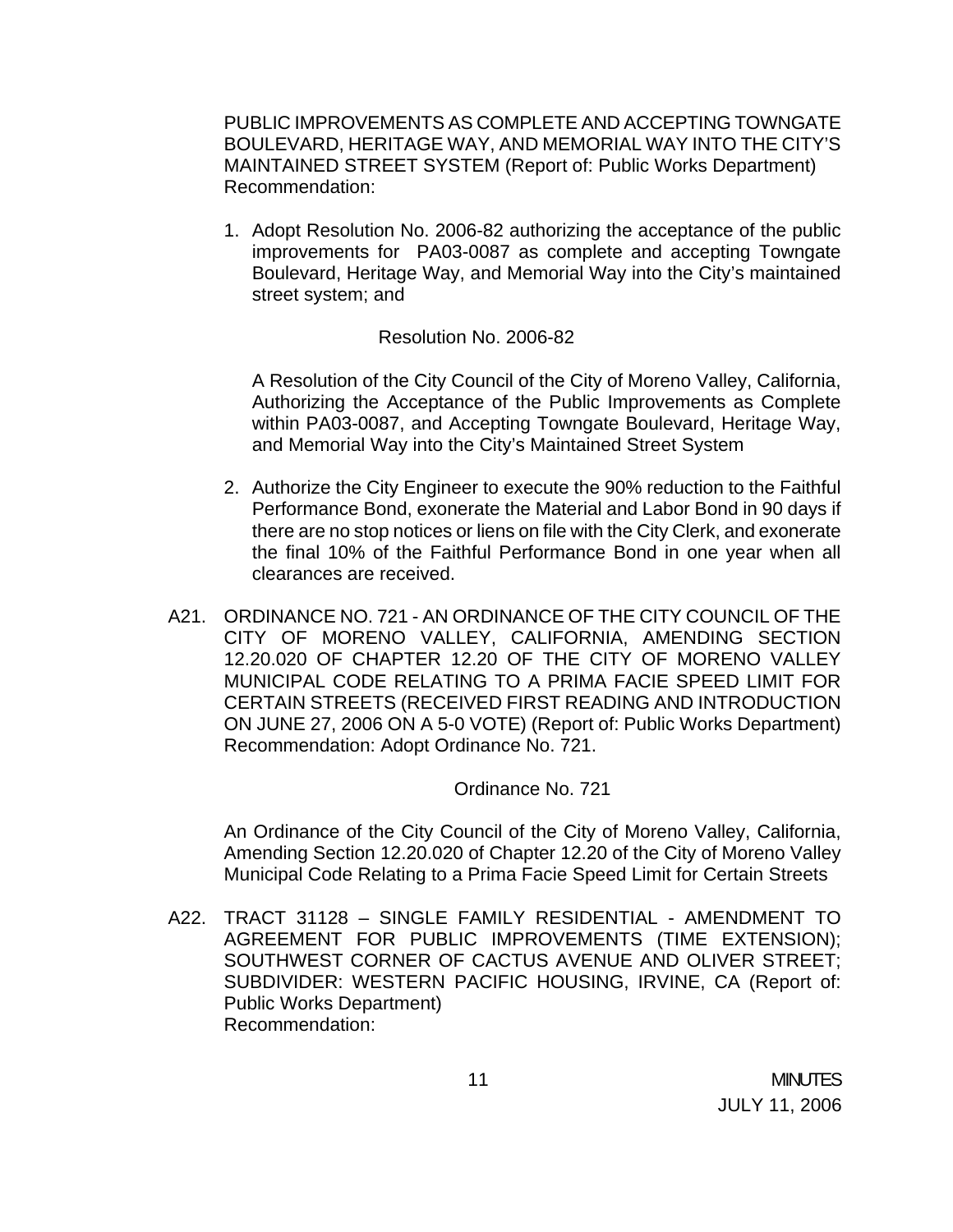- 1. Authorize the Mayor to execute the Amendment to Agreement for Public Improvements for Tract 31128;
- 2. Instruct the City Clerk to forward the completed Amendment to Agreement for Public Improvements to the County Recorder's Office for recordation; and
- 3. Authorize the City Engineer to execute any future time extension amendments to the agreement, subject to City Attorney approval, if the required public improvements are not completed within said timeframe.
- A23. 2006 LEGISLATIVE UPDATE (Report of: Assistant City Manager) Recommendation: Receive and file the informational report.
- A24. TELECOMMUNICATIONS LICENSE AGREEMENT WITH NEW CINGULAR WIRELESS, PCS, LLC, A DELAWARE LIMITED LIABILITY COMPANY (Report of: Public Works Department) Recommendation: Authorize the Mayor to execute a Telecommunications License Agreement with New Cingular Wireless PCS, LLC, a Delaware limited liability company, for approximately 840 square feet of ground space on the property known as Hidden Springs Park.
- A25. MINUTES SPECIAL MEETING OF JUNE 20, 2006 (Report of: City Clerk's Department) Recommendation: Approve as submitted.
- A26. MINUTES REGULAR MEETING OF JUNE 27, 2006 (Report of: City Clerk's Department) Recommendation: Approve as submitted.
- A27. ADOPT RESOLUTION NO. 2006-86, ADOPTING POLICIES FOR TRAVEL AND RELATED BUSINESS EXPENSES (ELECTED OFFICIALS) AND SPENDING GUIDELINES FOR CITY COUNCIL DISCRETIONARY FUNDS (Report of: Finance Department) Recommendation: Adopt Resolution No. 2006-86, adopting policies for elected officials' travel and other expense reimbursement, and spending guidelines on City Council members' use of discretionary funds.

### Resolution No. 2006-86

A Resolution of the City Council of the City of Moreno Valley, California, Adopting the Travel and Related Business Expenses (Elected Officials) Policy, and the Spending Guidelines for City Council Discretionary Funds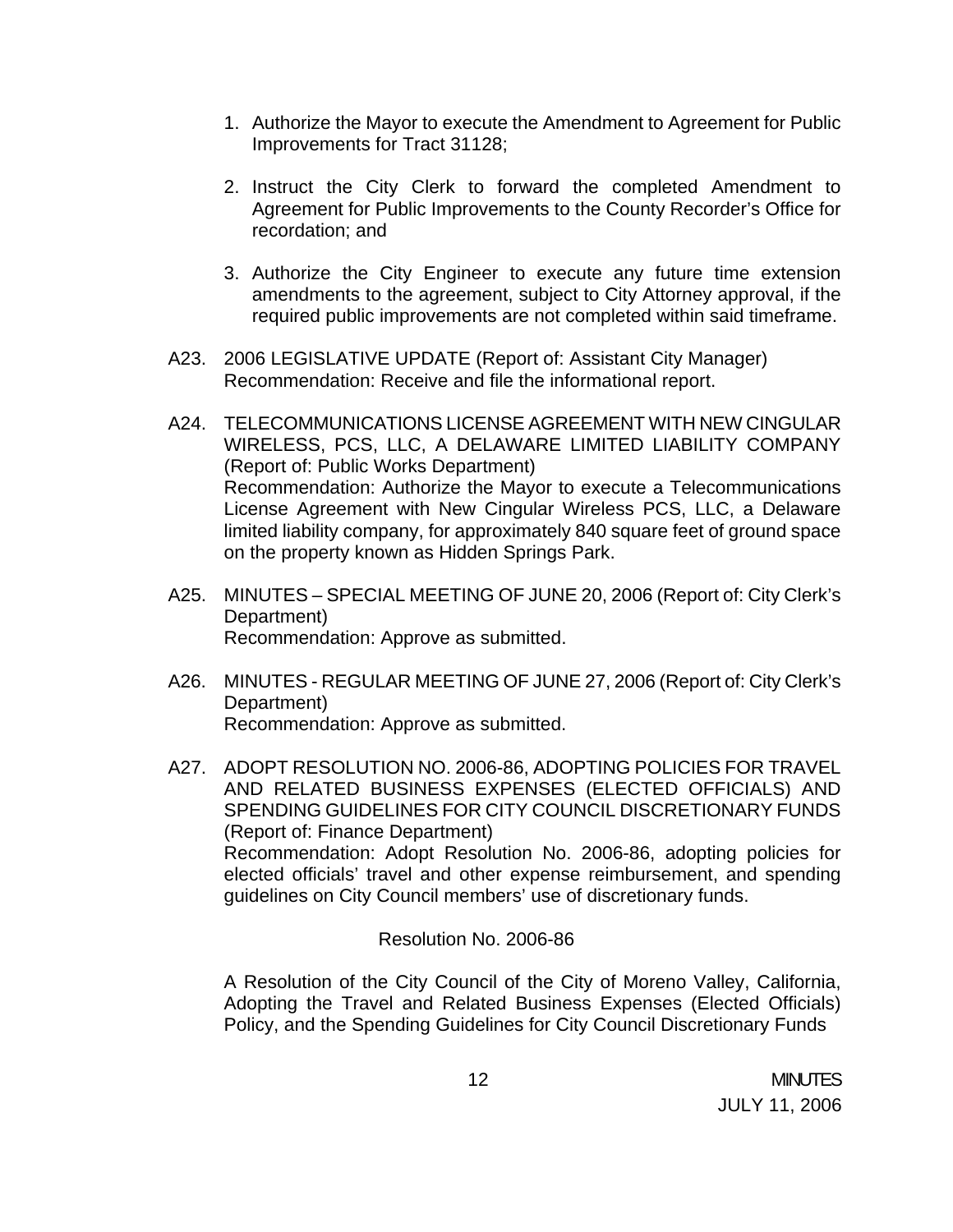- A28. APPROVE 115KV INTERCONNECTION FACILITIES AGREEMENT AND SERVICE AGREEMENT FOR WHOLESALE DISTRIBUTION SERVICE BY AND BETWEEN THE CITY OF MORENO VALLEY AND SOUTHERN CALIFORNIA EDISON COMPANY (Report of: Public Works Department) Recommendation:
	- 1. Approve the 115KV Interconnection Facilities Agreement and Service Agreement for Wholesale Distribution Service by and between the City of Moreno Valley and Southern California Edison Company, and authorize the Mayor to sign the agreements on behalf of the City of Moreno Valley, contingent upon advice and concurrence of the City Manager and City Attorney on final form and content; and
	- 2. Authorize the Finance Director to activate terms and conditions to advance capital proceeds as stipulated in City Council Resolution No. 2006-39 of April 11, 2006, creating a line of credit allowing for a source of revolving short term funding to the electrical utility.

## **B. CONSENT CALENDAR** - **COMMUNITY SERVICES DISTRICT**

- B1. ORDINANCES FIRST READING BY TITLE ONLY Waived reading of all Ordinance Introductions and read by title only.
- B2. MINUTES SPECIAL MEETING OF JUNE 20, 2006 (Report of: City Clerk's Department) Recommendation: Approve as submitted.
- B3. MINUTES REGULAR MEETING OF JUNE 27, 2006 (Report of: City Clerk's Department) Recommendation: Approve as submitted.

# **C. CONSENT CALENDAR** - **COMMUNITY REDEVELOPMENT AGENCY**

- C1. ORDINANCES FIRST READING BY TITLE ONLY Waived reading of all Ordinance Introductions and read by title only.
- C2. MOVAL BAY APARTMENTS, LP (BAY FAMILY APARTMENTS), AFFORDABLE HOUSING AGREEMENT (Report of: Economic Development Department) Recommendation: Adopt Resolution RDA 2006-04 approving the Affordable Housing Agreement between the Redevelopment Agency (Agency) and MoVal Bay Apartments, LP, which will provide \$755,000 in gap financing

 13 MINUTES JULY 11, 2006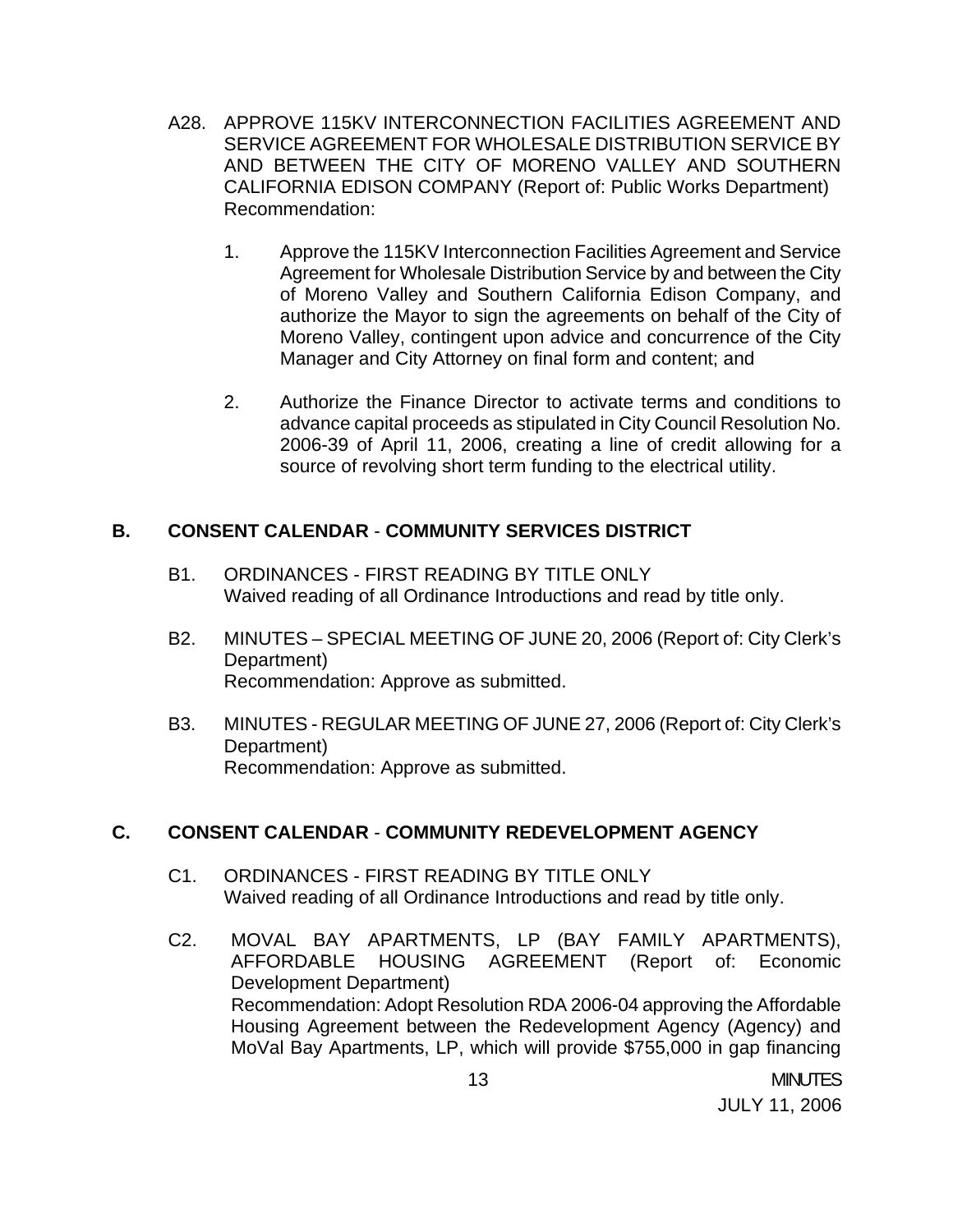assistance using the Agency's affordable housing funds.

# Resolution No. RDA 2006-04

A Resolution of the Community Redevelopment Agency of the City of Moreno Valley Approving an Affordable Housing Agreement by and between the Agency and MoVal Bay Apartments, L.P., a California Limited Partnership

- C3. MINUTES SPECIAL MEETING OF JUNE 20, 2006 (Report of: City Clerk's Department) Recommendation: Approve as submitted.
- C4. MINUTES REGULAR MEETING OF JUNE 27, 2006 (Report of: City Clerk's Department) Recommendation: Approve as submitted.

# **D. CONSENT CALENDAR** - **BOARD OF LIBRARY TRUSTEES**

- D1. ORDINANCES FIRST READING BY TITLE ONLY Waived reading of all Ordinance Introductions and read by title only.
- D2. MINUTES REGULAR MEETING OF JUNE 27, 2006 (Report of: City Clerk's Department) Recommendation: Approve as submitted.

# **Joint Consent Calendar Items A2-D2 approved by a 5-0 vote. m/Batey, s/West.**

## **E. PUBLIC HEARINGS**

E1. A PUBLIC HEARING FOR GENERAL PLAN AMENDMENT (PA96-0013) - A COMPREHENSIVE UPDATE OF THE CITY'S GENERAL PLAN AND RELATED ENVIRONMENTAL IMPACT REPORT (THIS MEETING WILL CONTINUE WITH A REVIEW OF THE ENVIRONMENTAL IMPACT REPORT OF THE GENERAL PLAN AND WRAP-UP DISCUSSION) (Report of: Community Development Department) Recommendation: The Staff concurs with the Planning Commission

recommendation. The Planning Commission recommends that the City Council: John Bridges of EDAW gave a presentation on the final Environmental

Impact Report.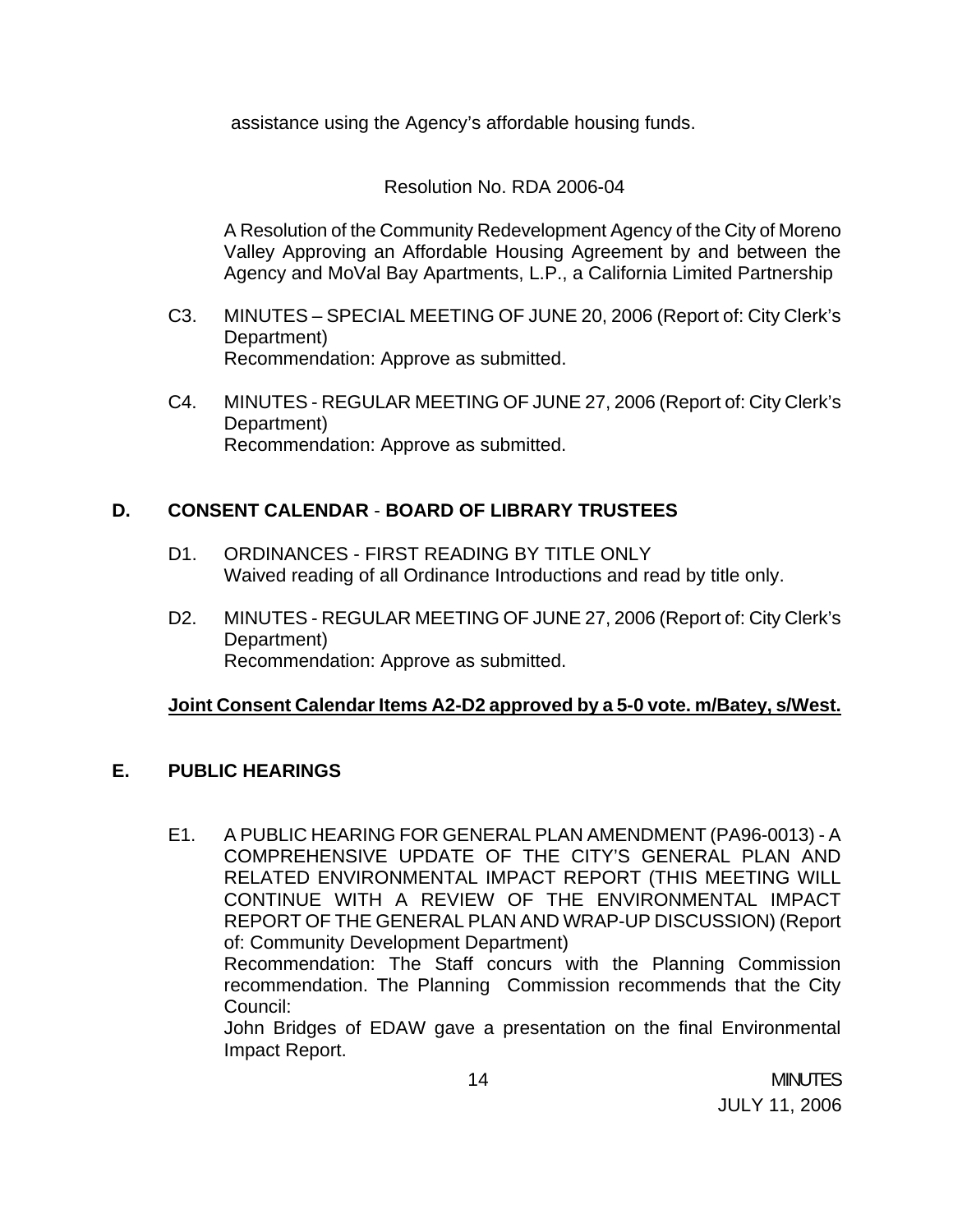Mayor Flickinger opened the public testimony portion of the public hearing. Public testimony was received from Ann McKibben and Margie Breitkreuz, both opposing the item.

1. Approve Resolution No. 2006-83 certifying the Final Program Environmental Impact Report (SCH# 2000091075) for the City of Moreno Valley General Plan and adopting a Statement of Overriding Considerations; and

#### Resolution No. 2006-83

A Resolution of the City Council of the City of Moreno Valley Certifying the Final Environmental Impact Report (State Clearing House No. 2000091075) for the Moreno Valley General Plan (PA096-0013) and Adopting a Statement of Overriding Considerations

#### **Approved by a 5-0 vote. m/White, s/Batey.**

2. Approve Resolution No. 2006-84 adopting and implementing the comprehensively updated Moreno Valley General Plan (PA96-0013)

#### Resolution No. 2006-84

A Resolution of the City Council of the City of Moreno Valley Adopting and Implementing the Comprehensively Updated Moreno Valley General Plan (PA96-0013) for the Planning Period through 2030

#### **Approved, as amended, by a 5-0 vote. m/White, s/Batey.**

E2. PUBLIC HEARING REGARDING MAIL BALLOT PROCEEDINGS FOR TENTATIVE TRACT 29343 - BALLOTED ITEM: CSD ZONE B, AND ASSESSOR PARCEL NUMBER (APN) 316-210-043 IN TENTATIVE PARCEL MAP 32961 - BALLOTED ITEM: CSD ZONE M (Report of: Public Works Department)

 Recommendation: That the Members of the Board of Directors of the Moreno Valley Community Services District (CSD), after conducting the public hearing:

 President Flickinger opened the public testimony portion of the public hearing; there being none, public testimony was closed.

a) Tabulate the mail ballots for CSD Zone B (Residential Street Lighting) for Tentative Tract 29343 (and all the affected phases) and CSD Zone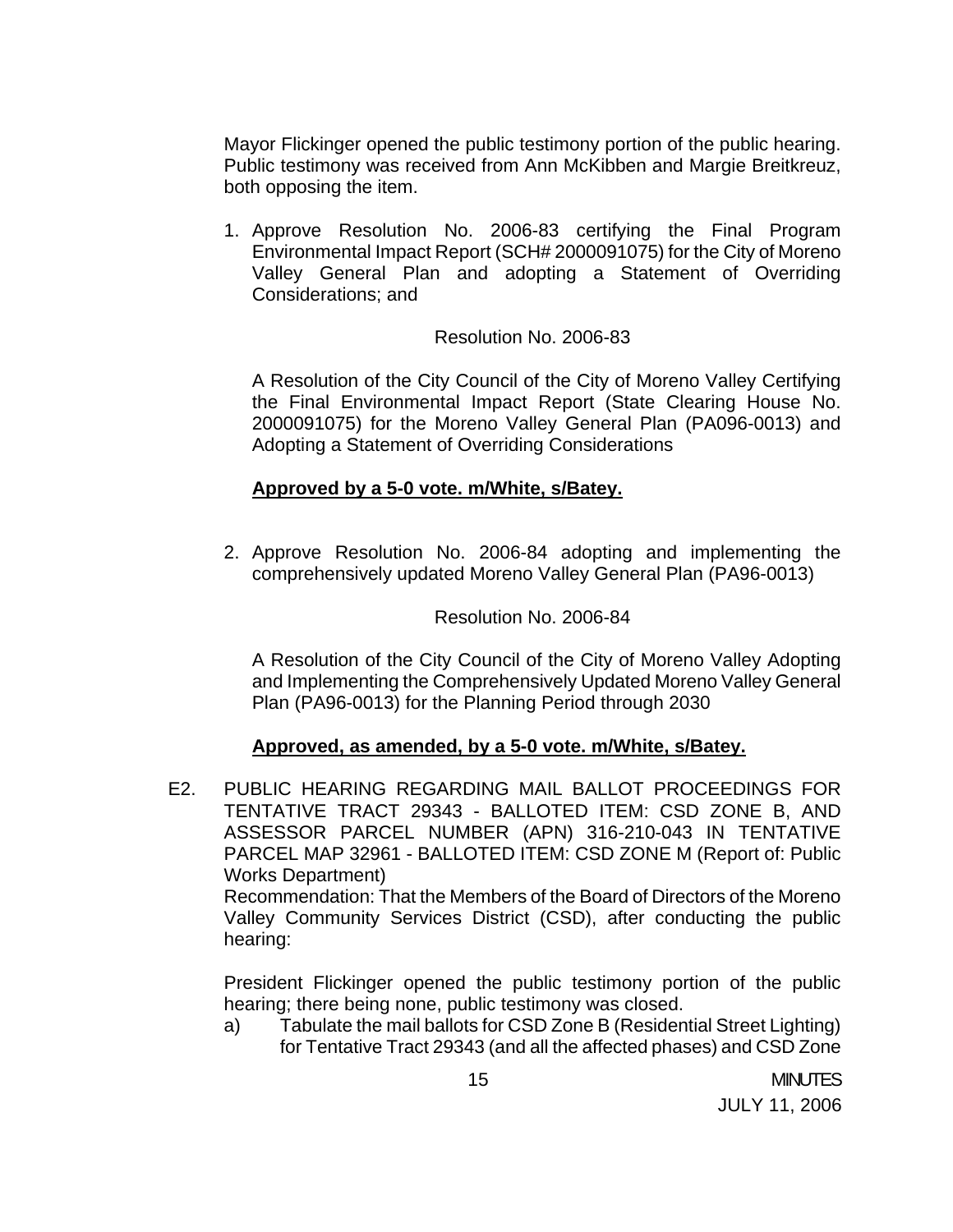M (Commercial, Industrial, and Multifamily Improved Median Maintenance) for APN 316-210-043 (and any division thereof) in Tentative Parcel Map 32961;

### **Approved by a 5-0 vote. m/White, s/Batey.**

The Secretary announced the results as follows:

Zone B – "Yes"

Zone M for APN 316-210-043 – "Yes"

- b) Verify and accept the results of the mail ballot proceedings as identified on the Official Tally Sheet and APN listing;
- c) Receive and file with the City Clerk's Office the accepted Official Tally Sheet and APN listing; and
- d) If approved, authorize and impose the applicable CSD Zone B and CSD Zone M parcel charges to the participating projects.

## **Approved by a 5-0 vote. m/White, s/Stewart.**

## **F. ITEMS REMOVED FROM CONSENT CALENDARS FOR DISCUSSION OR SEPARATE ACTION - NONE**

## **G. REPORTS**

- G1. REPORTS ON REGIONAL AND REIMBURSABLE ACTIVITIES
	- a) Report on March Joint Powers Commission by Council Member **Stewart**

 Council Member Stewart gave an update on the Ribbon Cutting Ceremony for the McClain Food Distribution Center which he attended along with the Mayor. Also, stated the March Joint Powers Authority is in the process of making appointments for the Interim Airport Director as well as Interim Deputy Director.

 Council Member Stewart, Mayor Pro Tem White, and Mayor Flickinger each reported their reimbursable activities.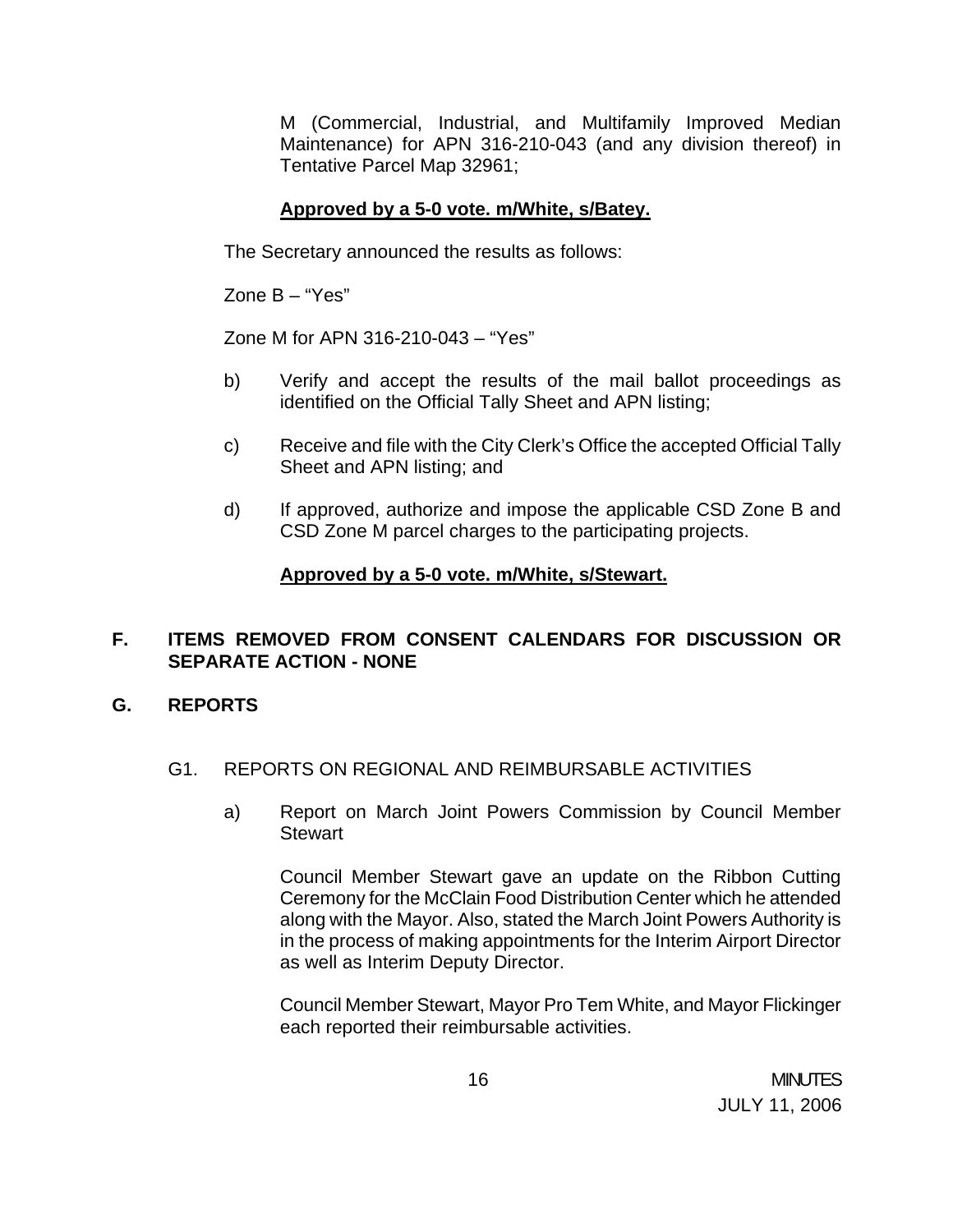G2. TELECOMMUNICATIONS ISSUES (Report of: Administrative Services Department) Recommendation: Receive and file the report on issues surrounding new telecommunications technology and legislation and provide direction to staff.

Bill Marticorena, Esq., Rutan & Tucker, gave a briefing regarding the legislative changes to the telecommunications industry.

Jonathan Kramer, Consultant, provided information regarding the technical aspects.

 Mayor Flickinger opened the agenda item for public comments. Public comment was received from Mike Page, David Milkie, and John Viereck, all representing Verizon.

### **Directed staff to develop a policy to handle the new telecommunications process for Verizon and AT&T's proposed projects and hold permits until policy in place. Approved by a 5-0 vote. m/Batey, s/White.**

PUBLIC COMMENTS **ON ANY SUBJECT NOT ON THE AGENDA** UNDER THE JURISDICTION OF THE CITY COUNCIL ARE AS FOLLOWS:

Daryl Terrell

- 1) City has the potential to become a "World Class City"
- 2) City should create its own police department, become a charter city and provide a new library in the former Home Base building
- 3) Directly elected Mayor

Emily Paul

 1) Representing the Friends of the Library – stated there is no place to hold their Used Book Sales – need rent free location

## **AGENDA ORDER**

 G5. OPTIONS FOR AN INTERIM PUBLIC LIBRARY (Report of: Public Works Department) Recommendation: That the City Council:

Mayor Flickinger opened the agenda item for public comments. Public comment was received from Judy Nieburger and Daryl Terrell.

1. Approve the renovation of the existing Moreno Valley Library located at 25480 Alessandro Boulevard; and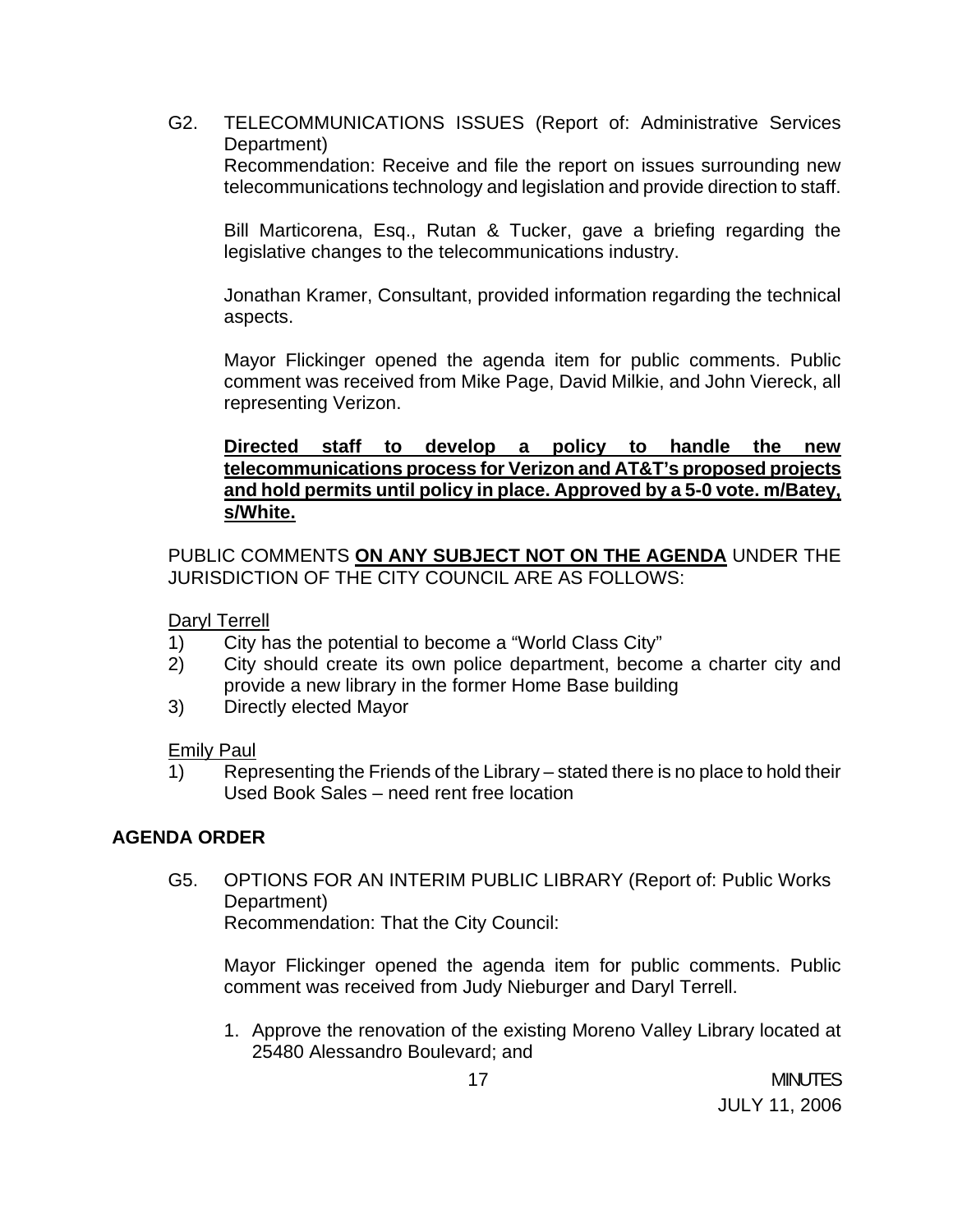2. In its capacity as Chairman and Members of the Board of Library Trustees approve the renovation of the Moreno Valley Library located at 25480 Alessandro Boulevard.

 **Approved by a 5-0 vote to: 1) Approve renovation of the existing library structure and provide creative financing options for the "real" library to City Council by the end of October; and 2) To consider Option 3 (sprung structure) or other structure and/or site for library if financing options not feasible for "real" library. m/White, s/West.**

 G3. AN ORDINANCE REPEALING CHAPTER 7.03 AND REPEALING AND REENACTING CHAPTER 2.21 THEREBY COMBINING THE CULTURAL PRESERVATION BOARD AND ECOLOGICAL PROTECTION BOARD AND CREATING THE ENVIRONMENTAL PRESERVATION BOARD; AND AMENDING SECTION 7.05.020 OF CHAPTER 7.05 REGARDING THE DESIGNATION OF LANDMARKS – PLANNING CASE NO. PA06-0094 (Report of: Community Development Department) Recommendation: That the City Council:

 Mayor Flickinger opened the agenda item for public comments; there being none, public comments were closed.

1. Introduce Ordinance No. 723, repealing Chapter 7.03 and repealing and reenacting Chapter 2.21 thereby combining the Cultural Preservation Board and Ecological Protection Board and creating the Environmental Preservation Board; and amending Section 7.05.020 of Chapter 7.05 regarding the designation of landmarks – Planning Case No. PA06-0094.

### Ordinance No. 723

 An Ordinance of the City Council of the City of Moreno Valley, California, Repealing Chapter 7.03 and Repealing and Reenacting Chapter 2.21 Thereby Combining the Cultural Preservation Board and Ecological Protection Board and Creating the Environmental Preservation Board; and Amending Section 7.05.020 of Chapter 7.05 Regarding the Designation of Landmarks – Planning Case No. PA06-0094

### **Approved, as amended, by a 5-0 vote, with the combined title to read Environmental & Historic Preservation Board and with the expiration dates of the terms to be staggered. m/Batey, s/Stewart.**

G4. RESOLUTION AND ORDINANCE RELATING TO AMENDMENT TO CALPERS CONTRACT (Report of: Human Resources Department)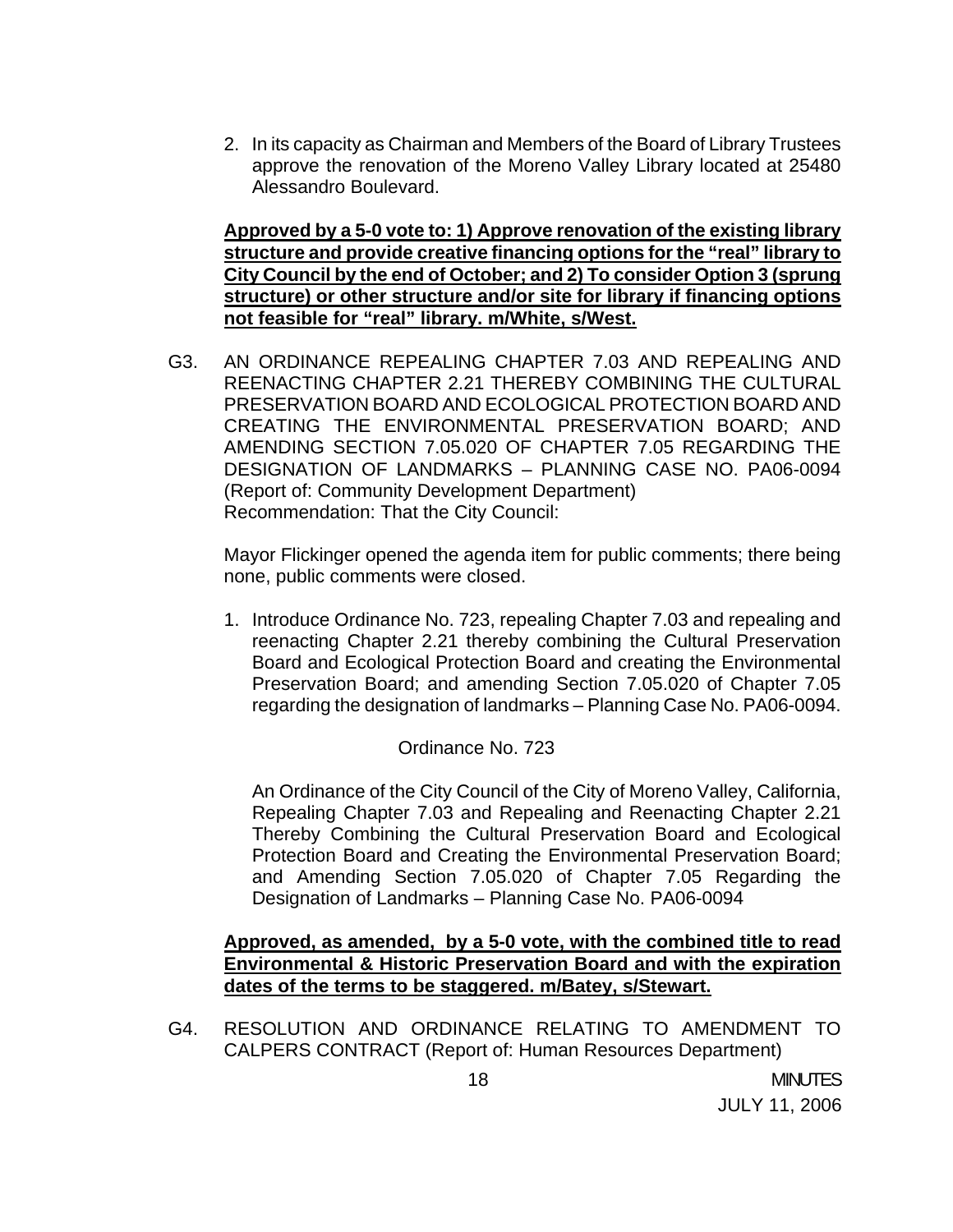Recommendation: That the City Council:

1. Adopt Resolution No. 2006-85 noticing its intention to approve an amendment to contract between the Board of Administration of the California Public Employees' Retirement System (CalPERS) and the City of Moreno Valley regarding the change in benefits of the proposed contract;

#### Resolution No. 2006-85

A Resolution of the City Council of the City of Moreno Valley, California, Declaring Its Intention to Approve an Amendment to Contract between the City Council of the City of Moreno Valley and the Board of Administration of the Public Employees' Retirement System

2. Introduce Ordinance No. 724 authorizing an amendment to the City's CalPERS contract with the California Public Employees' Retirement System;

### Ordinance No. 724

 An Ordinance of the City Council of the City of Moreno Valley, California, Authorizing an Amendment to the Contract between the City Council of the City of Moreno Valley and the Board of Administration of the California Public Employees' Retirement System

- 3. Approve Form CON-12, Certification of Governing Body's Action;
- 4. Approve Form CON-12A, Certification of Compliance with Government Code Section 7507;
- 5. Authorize the Mayor to execute the amendment to the contract authorizing full retirement benefits for all miscellaneous employees at 2.7% @ 55 years of age effective January 12, 2007; and
- 6. Direct the City Clerk, upon adoption of said Resolution, to forward to CalPERS a certified copy of: Resolution of Intention, Certification of Governing Body's Action and Certification of Compliance with Gov. Sec. 7507.

### **Continued to a date uncertain. m/Batey, s/White.**

#### **AGENDA ORDER**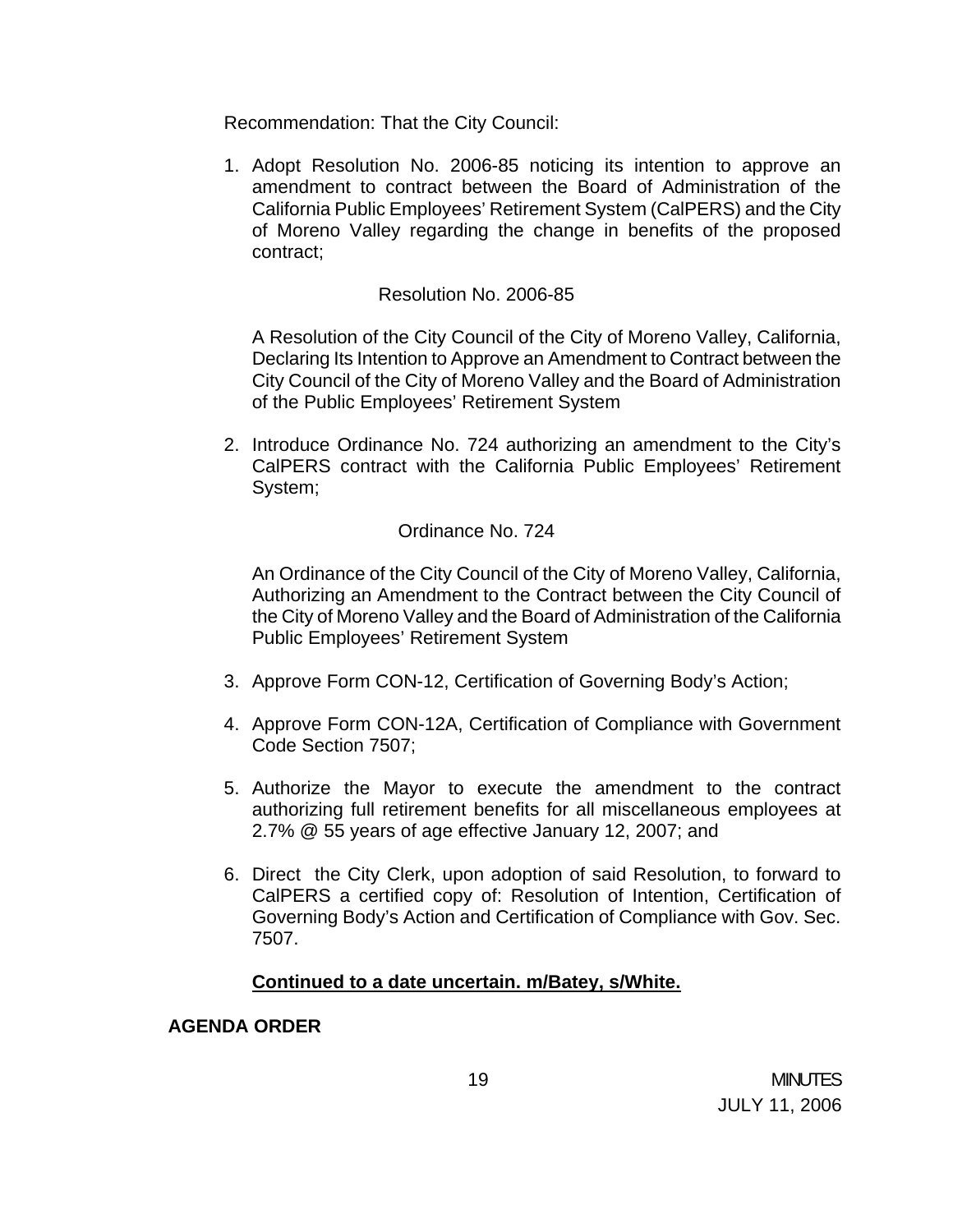G9 REQUEST THAT COUNCIL CONSIDER RE-BALLOTING THE ZONE E-3 MAIL BALLOT PROCEEDING (Oral Presentation – No written material to be provided) Recommendation: That the City Council consider re-balloting the Zone E-3 Mail Ballot Proceeding, which failed at a public hearing held June 13, 2006.

Mayor Flickinger opened the agenda item for public comments. Public comment was received from Charles Kloger (representing Pacific Communities) and Larry Denman, both supporting the re-balloting.

#### **Approved by a 5-0 vote. m/Stewart, s/West.**

#### **RECESS; RECONVENE**

G6. APPOINTMENTS TO TRAFFIC SAFETY COMMISSION (CONTINUED FROM JUNE 27, 2006) (Report of: City Clerk's Department) Recommendation: That the City Council, after reviewing the ballots provided by the City Clerk;

 Mayor Flickinger opened the agenda item for public comments; there being none, public comments were closed.

- 1. Appoint two members to the Traffic Safety Commission for terms expiring June 30, 2009; or
- 2. If appointments are not made, declare the positions vacant and authorize the City Clerk to re-notice the positions as vacant.

### **Approved by a 5-0 vote to appoint Arthur W. Higgs, Jr. and Wraymond Sawyerr to terms expiring June 30, 2009. m/Batey, s/White.**

G7. CONTRACT AWARD CONSIDERATION FOR THE CONSTRUCTION OF THE MORENO VALLEY VETERANS MEMORIAL, PROJECT NO. 06- 41278424 (Report of: Public Works Department) Recommendation: That the City Council select Alternate 1 or 2:

 Mayor Flickinger opened the agenda item for public comments; there being none, public comments were closed.

Alternate 1 (Staff's Recommended Action)

2. Reject the single bid opened on May 31, 2006 for the Moreno Valley

JULY 11, 2006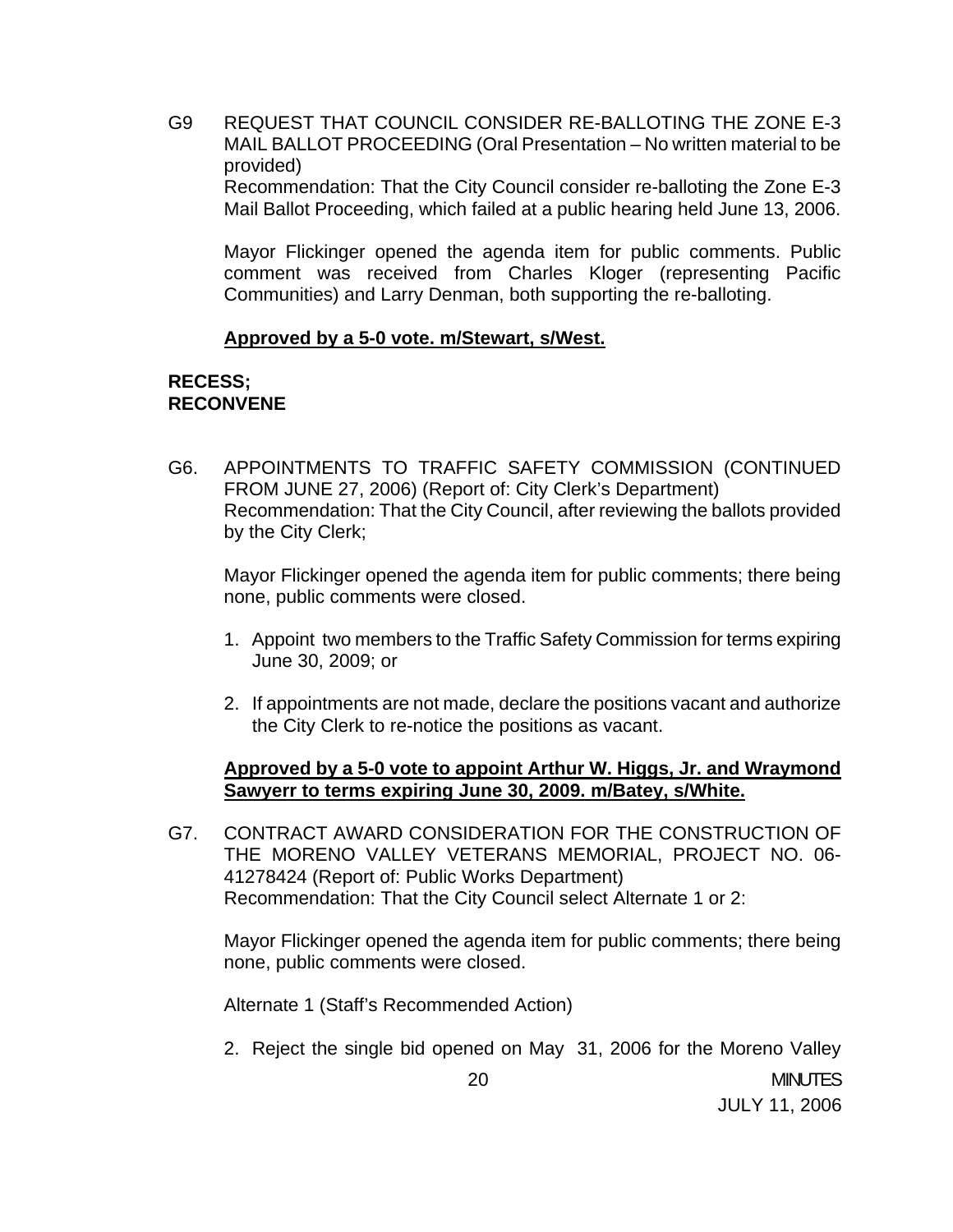Veterans Memorial;

3. Instruct staff to repackage the project with alternates to bring the project within budget and authorize the City Clerk to re-advertise the Moreno Valley Veterans Memorial for construction bids at the first available date.

Alternate 2 (Upon Finding of Early Completion as Necessity)

- 1. Award the construction contract for the Moreno Valley Veterans Memorial to 4-Con Engineering, Inc., 2751 Avalon Street, Riverside, California 92509, the sole bidder, upon satisfactory submission of the required subcontractor information;
- 2. Authorize the Mayor to execute a contract agreement with 4-Con Engineering, Inc.;
- 3. Authorize an appropriation of \$324,100 from the General Fund Capital Expenditures Reserve to the General City Capital Projects Fund Account No. 412.78424, for a total project appropriation of \$1,650,00;
- 4. Authorize the issuance of purchase order for 4-Con Engineering, Inc., in the amount of \$1,374,930.00 (\$1,249,936.00 for the base bid, Alternate A and F, plus \$124,994.00 for the 10% contingency), and authorize the City Manager to execute change orders within the 10% contingency, subject to approval of the City Attorney.

### **Approved by a 5-0 vote to approve Alternate No. 1. m/Batey, s/White.**

G8. CITY MANAGER'S REPORT (Informational Oral Presentation – not for Council action) – None given

## **H. LEGISLATIVE ACTIONS**

ORDINANCES - 1ST READING AND INTRODUCTION - NONE

ORDINANCES - 2ND READING AND ADOPTION

H1. ORDINANCE NO. 722 - AN ORDINANCE OF THE CITY COUNCIL OF THE CITY OF MORENO VALLEY, CALIFORNIA, AMENDING SECTION 2.04.050 OF CHAPTER 2.04 OF TITLE 2 OF THE CITY OF MORENO VALLEY MUNICIPAL CODE, RELATING TO COMPENSATION AND REIMBURSEMENT FOR COUNCIL MEMBERS (RECEIVED FIRST READING AND INTRODUCTION ON JUNE 27, 2006, AS AMENDED ON A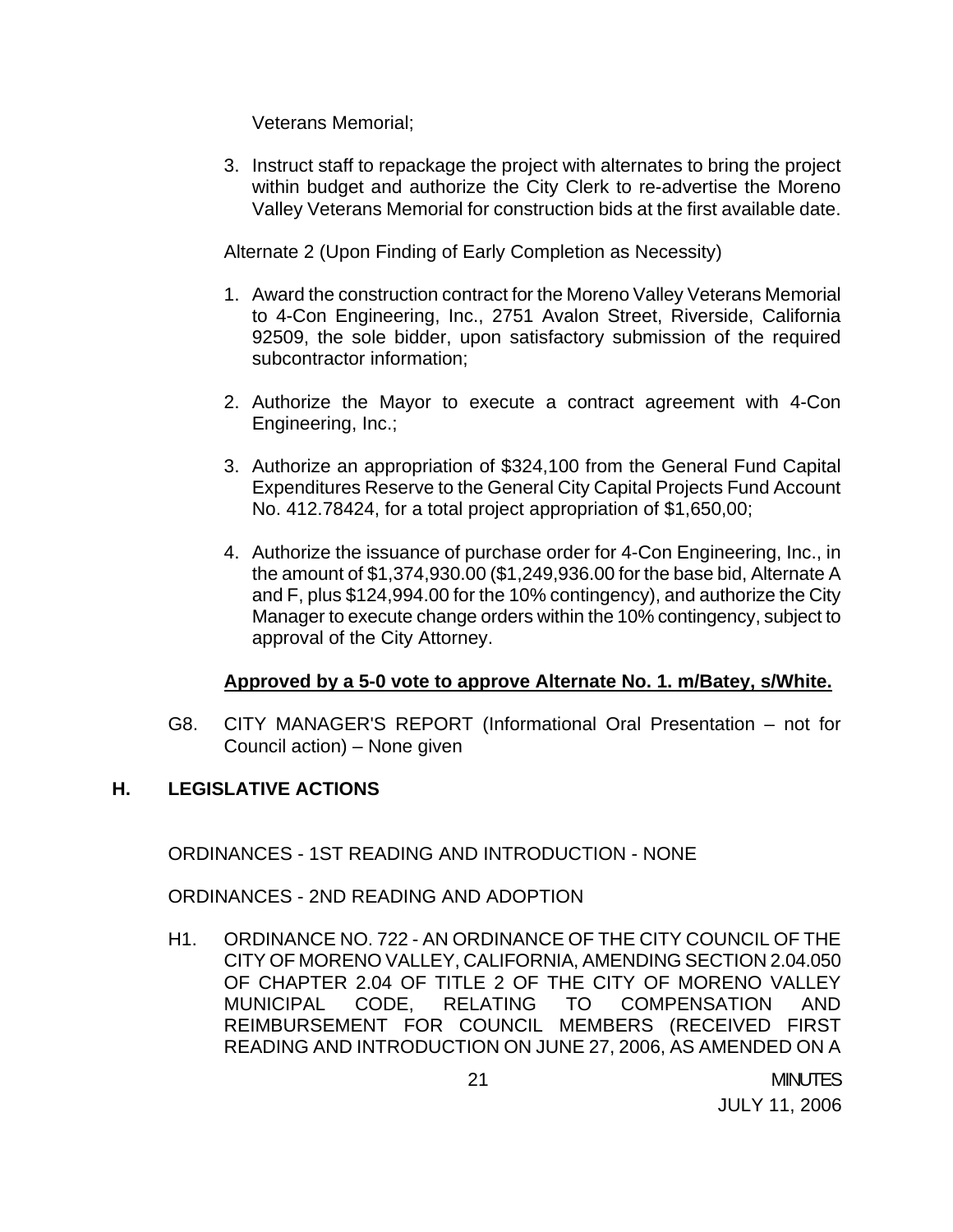3-2 VOTE, STEWART & WEST ABSTAINING) (Report of: Finance Department) Recommendation: Adopt Ordinance No. 722

#### Ordinance No. 722

An Ordinance of the City Council of the City of Moreno Valley, California, Amending Section 2.04.050 of Chapter 2.04 of Title 2 of the City of Moreno Valley Municipal Code, Relating to Compensation and Reimbursement for Council Members

#### **Approved by a 5-0 vote. m/White, s/Batey.**

ORDINANCES - URGENCY ORDINANCES – NONE

RESOLUTIONS – NONE

### **CLOSING COMMENTS AND/OR REPORTS OF THE CITY COUNCIL, COMMUNITY SERVICES DISTRICT, OR COMMUNITY REDEVELOPMENT AGENCY**

Mayor Pro Tem White

1) Announced he will be going on vacation for several weeks to visit family

Council Member West

1) Congratulated staff on a good General Plan

Mayor Flickinger<br>1) Attended

- Attended the opening of the McClain Food Service at the Meridian Complex congratulated the JPA Representatives on a very successful industrial development - located just outside of our city limits
- 2) Fourth of July fireworks were outstanding received many compliments
- 3) Citrus Wind Ensemble gave a great concert on June 29th
- 4) Announced this is the last City Council meeting before recess

#### Council Member Stewart – no comments

Council Member Batey – no comments

### **CLOSED SESSION - NONE**

### **ADJOURNMENT**